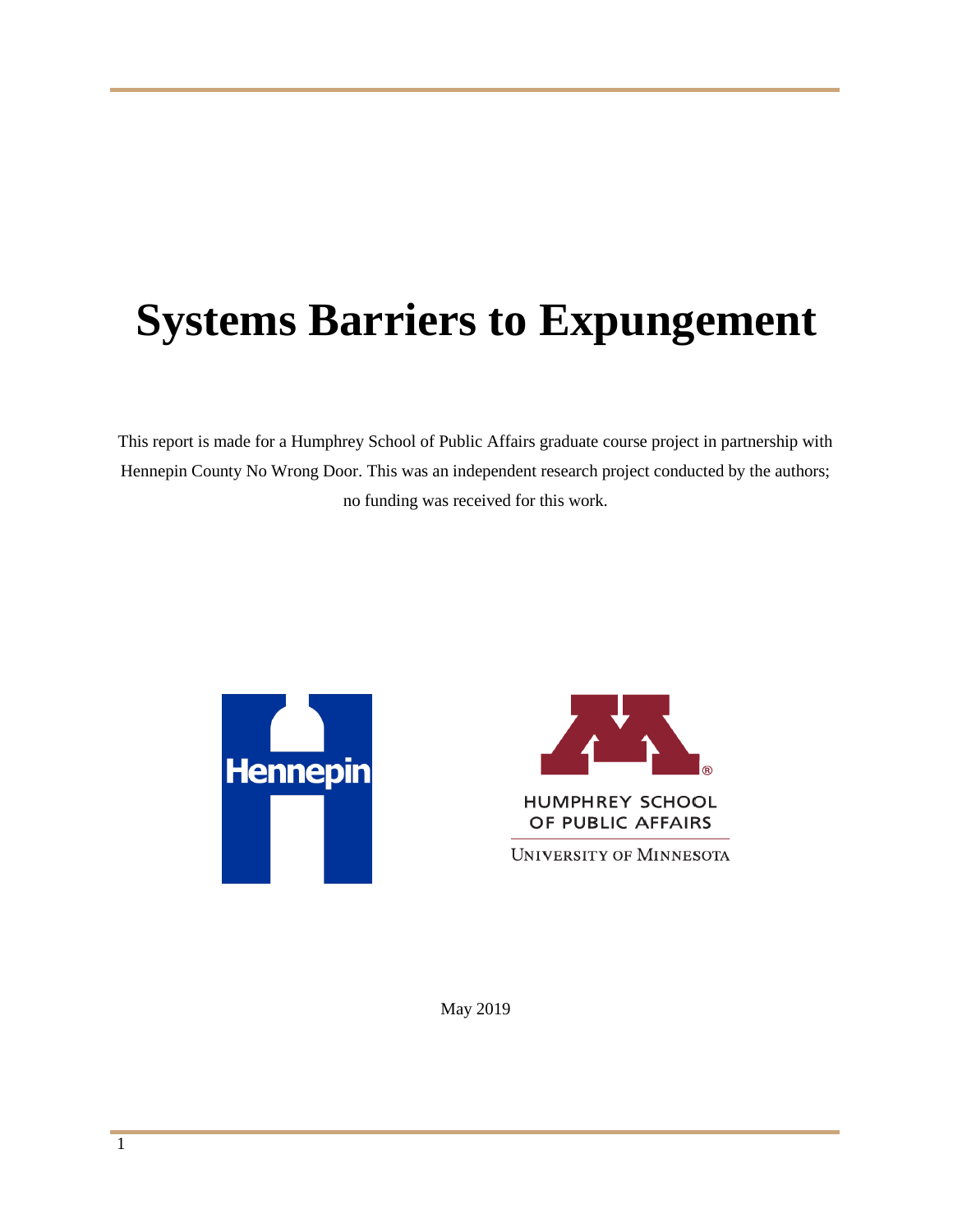#### **Report Authors:**

Sasha Hulsey, Master of Public Policy and Master of Public Health candidate 2020 Kshitiz Karki, Master of Public Policy candidate 2020 Liv Reyes, Master of Public Policy candidate 2020 Alyssa Scott, Master of Public Policy candidate 2020

#### **Acknowledgments:**

Our team would like to acknowledge the guidance, wisdom, and expertise of the many people we worked with on this report. Amanda Koonjbeharry is the Director of Hennepin County's No Wrong Door Initiative. This work could not have been completed without her partnership, assistance, and knowledge.

Our professors, Lauren Martin and Debra Fitzpatrick, provided encouragement, expertise, support, and the opportunity to conduct this research. We worked in conjunction with another project team in our class focused on gathering data from individuals with lived experience and their barriers to seeking expungement. For their collaboration, we would like to thank John Fields, Lilly Richard, and Hannah Shireman.

This report would not have come together without all of our classmates in PA 5426: Research and Policy with Marginalized Groups learning along with us and challenging our viewpoints.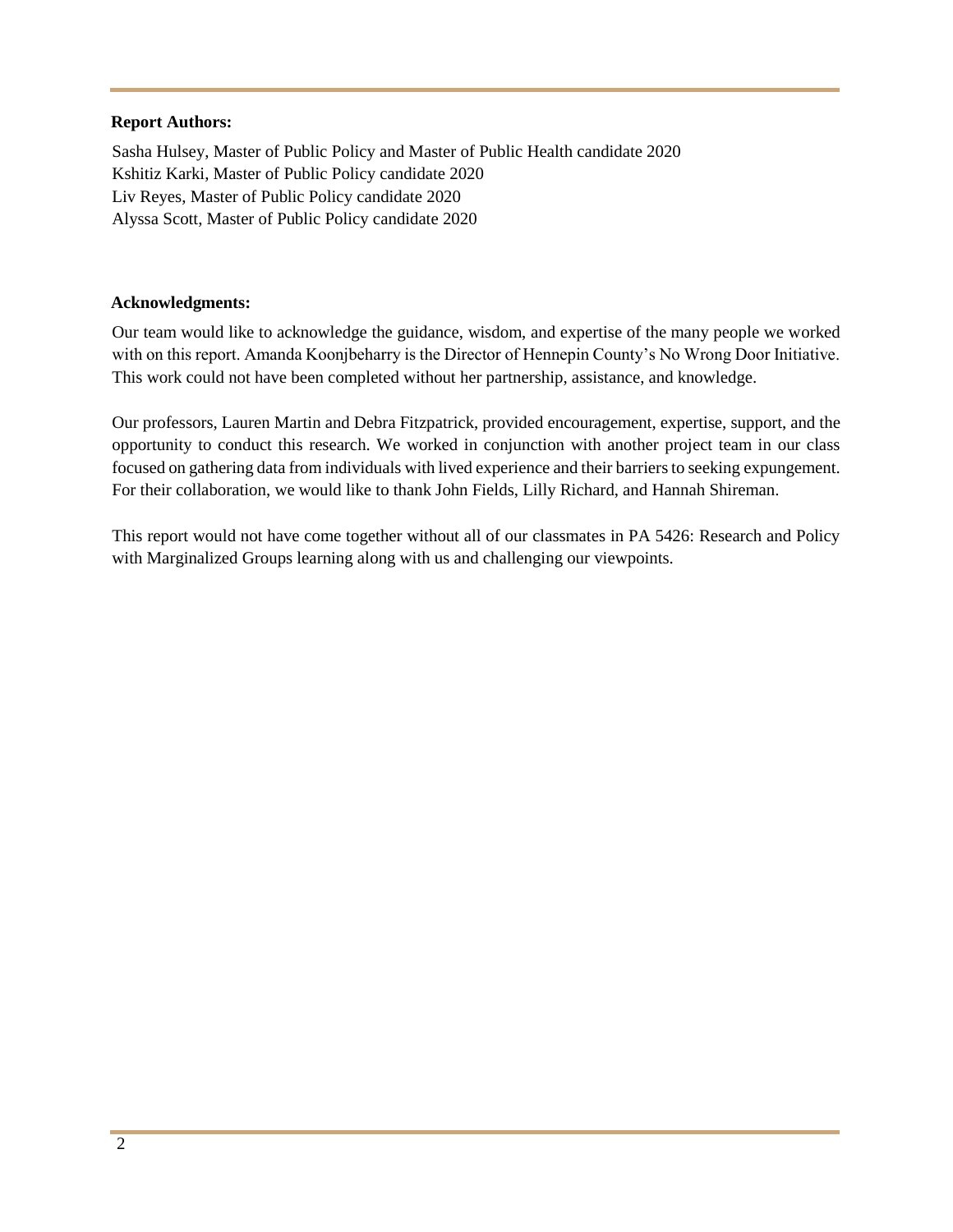# **Table of Contents**

| <b>Executive Summary</b>                             | $\overline{\mathbf{4}}$ |
|------------------------------------------------------|-------------------------|
| <b>Introduction</b>                                  | 5                       |
| Description of report                                | 5                       |
| Minnesota context                                    | 5                       |
| <b>Section One: Methods</b>                          | 9                       |
| Limitations                                          | 10                      |
| <b>Section Two: Findings</b>                         | 11                      |
| <b>Interview Themes</b>                              | 11                      |
| Literature and Document Review Highlights            | 14                      |
| <b>Findings Conclusion</b>                           | 15                      |
| <b>Section Three: Discussion</b>                     | 16                      |
| Vacatur Law                                          | 16                      |
| Broad Criminal Justice System Reform                 | 16                      |
| <b>Automatic Expungements</b>                        | 16                      |
| <b>Section Four: Opportunities for Consideration</b> | 17                      |
| Joint Opportunities for Consideration                | 17                      |
| Systems Barriers Opportunities to Consider           | 17                      |
| <b>Report Conclusion</b>                             | 18                      |
| <b>Appendices</b>                                    | 19                      |
| <b>References</b>                                    | 25                      |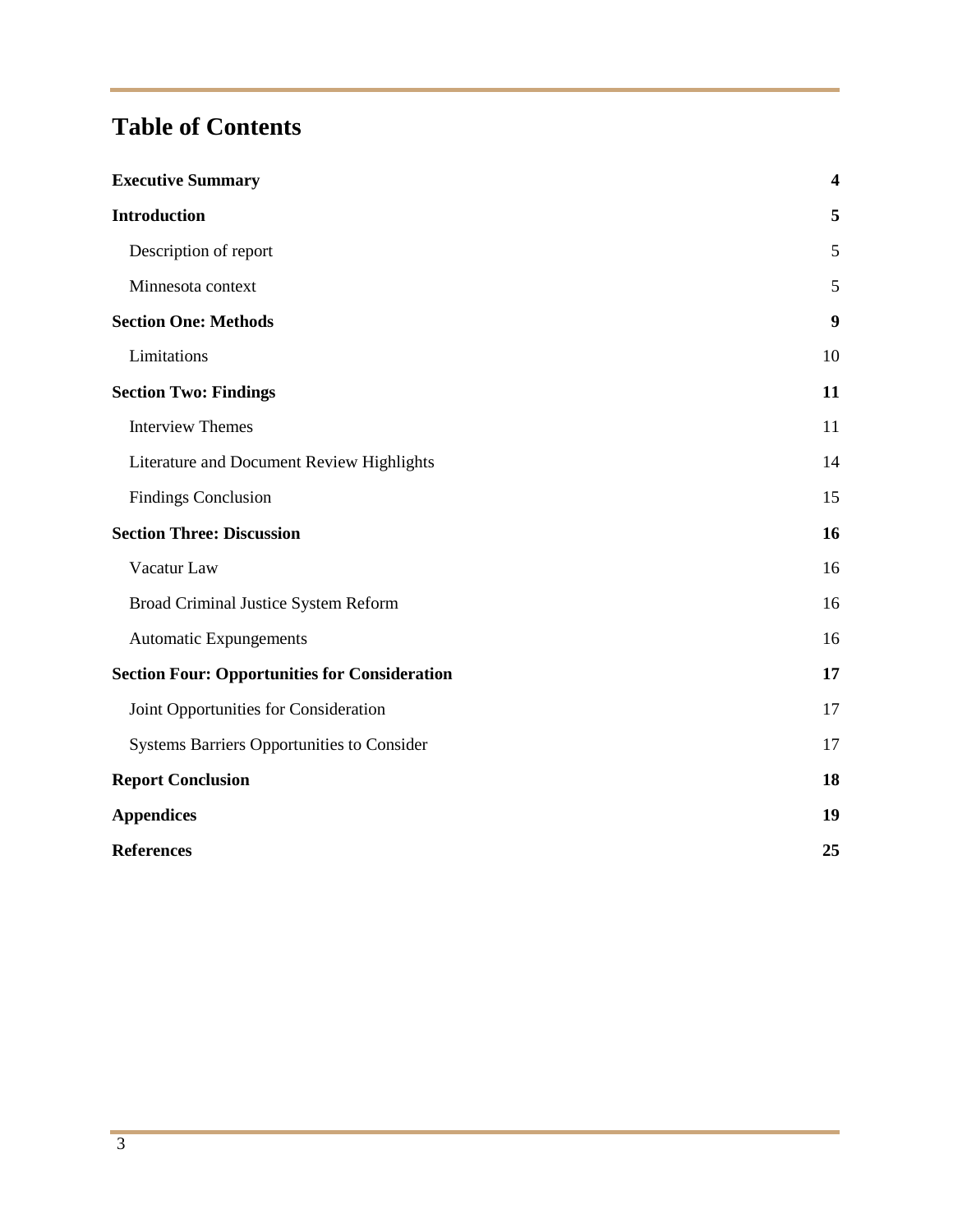# <span id="page-3-0"></span>**Executive Summary**

In 2015, Minnesota passed a statute that aimed to help survivors of sex trafficking and sexual exploitation expunge criminal records they might have as a result of their victimization. Hennepin County's No Wrong Door Initiative wanted to investigate whether or not individuals were utilizing this statute and if it was effective. Through collaboration with the Family Partnership Promoting Recovery, Independence, Dignity, and Equality (PRIDE) program, two research teams investigated the barriers facing those individuals seeking expungements in Hennepin County. One team conducted interviews with attorneys, advocates, and court officials in order to identify barriers from a "systems" perspective. The other team conducted a focus group with advocates and individuals with lived experience attempting to obtain expungements for prostitution-related offenses. The two resulting reports, while separate, are intended to illuminate barriers and offer recommendations for improving access to, and increasing participation in, the expungement process. Some of the major findings of both reports include:

- Individuals who have the right to expunge records are not made aware of this.
- Individuals face stigma and intimidation throughout the expungement process.
- The expungement process itself can cause harm and trigger past traumas.
- The methods used to file an expungement petition are outdated, inaccessible, and require a huge amount of time, administrative effort, and resources.
- Lack of access to legal counsel is a major barrier to successfully obtaining an expungement.
- There is no statewide agreed upon process for expungements and how to decide whether or not a petition is granted.
- Judicial discretion and the amount of power one official within each county has in deciding whether to grant expungements can be problematic.
- Throughout and after the expungement process, the Minnesota Department of Human Services background check process is a barrier to individuals finding meaningful work.
- Minnesota Statute 609A.03 subdivision 6a was created with the intent to help individuals with a [history of sexual or domestic violence receive an expungement, but there is a lack of agreement](#page-12-0)  [and understanding of how to interpret and utilize this part of the statute.](#page-12-0)

#### **Overview of Shared Recommendations**

- Distribute information and target awareness-building materials to service providers so that survivors are aware of their right to seek expungement.
- Provide trauma-informed training to court officials and legal assistance.
- Offer specialized training for pro-bono attorneys who will be working with victims of sexual exploitation, and partner with service providers to increase access to legal representation for expungement hearings.
- Offer electronic filing options for elements of the expungement process.
- Introduce legislation that would allow for automatic expungement in some cases.

Please refer to individual reports for further recommendations.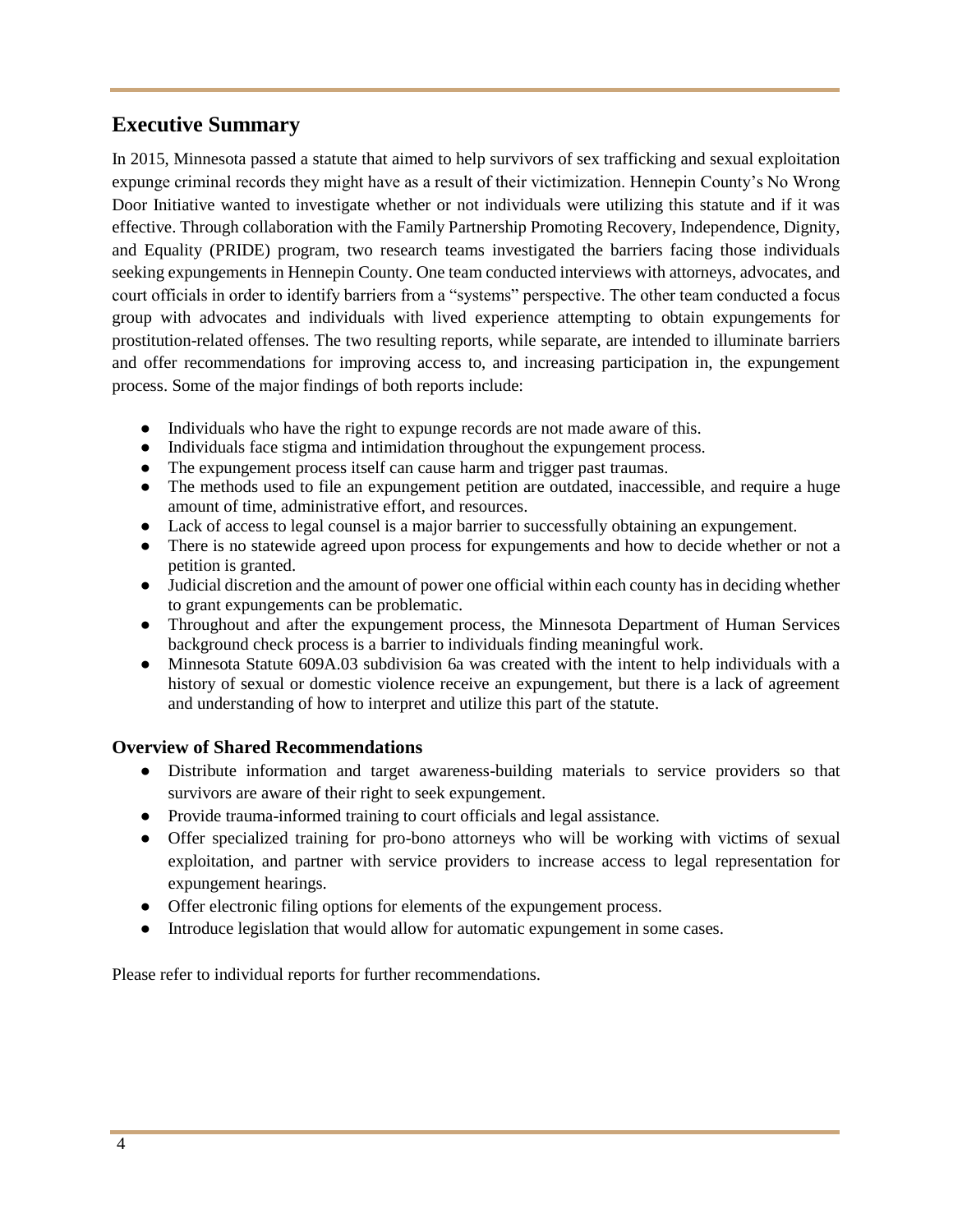# <span id="page-4-1"></span><span id="page-4-0"></span>**Introduction**

#### **Description of report**

Current Minnesota statute states that for individuals with criminal records from prostitution charges, as well as crimes related to those charges, it is possible to restore their status to that of a citizen before the crime if they were also a victim of a crime at the time of conviction. However, the number of individuals filing a petition for an expungement of crimes related to prostitution is low. In partnership with Hennepin County's No Wrong Door initiative, we sought to discover what the barriers to expungement are by analyzing the legal and court systems in order to inform further action on this issue.

The research team consisted of Sasha Hulsey, Kshitiz Karki, Liv Reyes, and Alyssa Scott, four graduate students pursuing Master in Public Policy degrees at the Humphrey School of Public Affairs at the University of Minnesota. We worked with Hennepin County's No Wrong Door initiative, which provides services and support to survivors of sex trafficking and commercial sexual exploitation. In this project, we analyzed the legal and court systems to discover the systems barriers to expungement. We interviewed experts who have experience working with the expungement process and have insight into how people with prostitution and other related charges access expungement. Based on a rigorous review of related literature, legal documents, and in-depth interviews with individuals working within the system, we offer recommendations to help remove the barriers and offer greater access to expungement for victims of sex trafficking and sexual exploitation.

There are several terms used for and by the individuals who have experienced sex trafficking or sexual exploitation, and each individual may define themselves and their experiences differently. To be inclusive and respectful of their lived experience, we will utilize the terminology 'provider/victim'.<sup>1</sup> This language is taken from a report done by the Urban Research and Outreach-Engagement Center at the University of Minnesota and the Women's Foundation of Minnesota. Their approach to terminology was intentional and inclusive, thus we will mirror this language in our report. It is important to mention that statutes use language like 'prostitute' and 'prostitution'. These statutes do not differentiate between engagement or coercion in 'prostitution,' but we recognize that there is no consensual engagement on behalf of provider/victims in trafficking or exploitation.

#### <span id="page-4-2"></span>**Minnesota context**

Conversations on sex trafficking at the statewide level began in earnest in 2005 with the passage of Minnesota's first major human trafficking legislation, which recognized human trafficking as a crime.<sup>2</sup> Since that time, legislation in Minnesota has evolved. In 2008, the state passed legislation that increased penalties against traffickers.<sup>3</sup> In 2011, Minnesota changed the fundamental way systems view juvenile victims through the Safe Harbor for Sexually Exploited Youth Act.<sup>4</sup> Youth who are victims of sexual

 $<sup>1</sup>$  See Martin, L. (2017)</sup>

<sup>2</sup> Laws of Minnesota 2005, chapter 136, article 17, sections 15-25.

 $3$  Laws of Minnesota 2008, chapter 137, sections 3-6.

 $<sup>4</sup>$  Laws of Minnesota 2011, 1st Spec. Sess., chapter 1, article 4.</sup>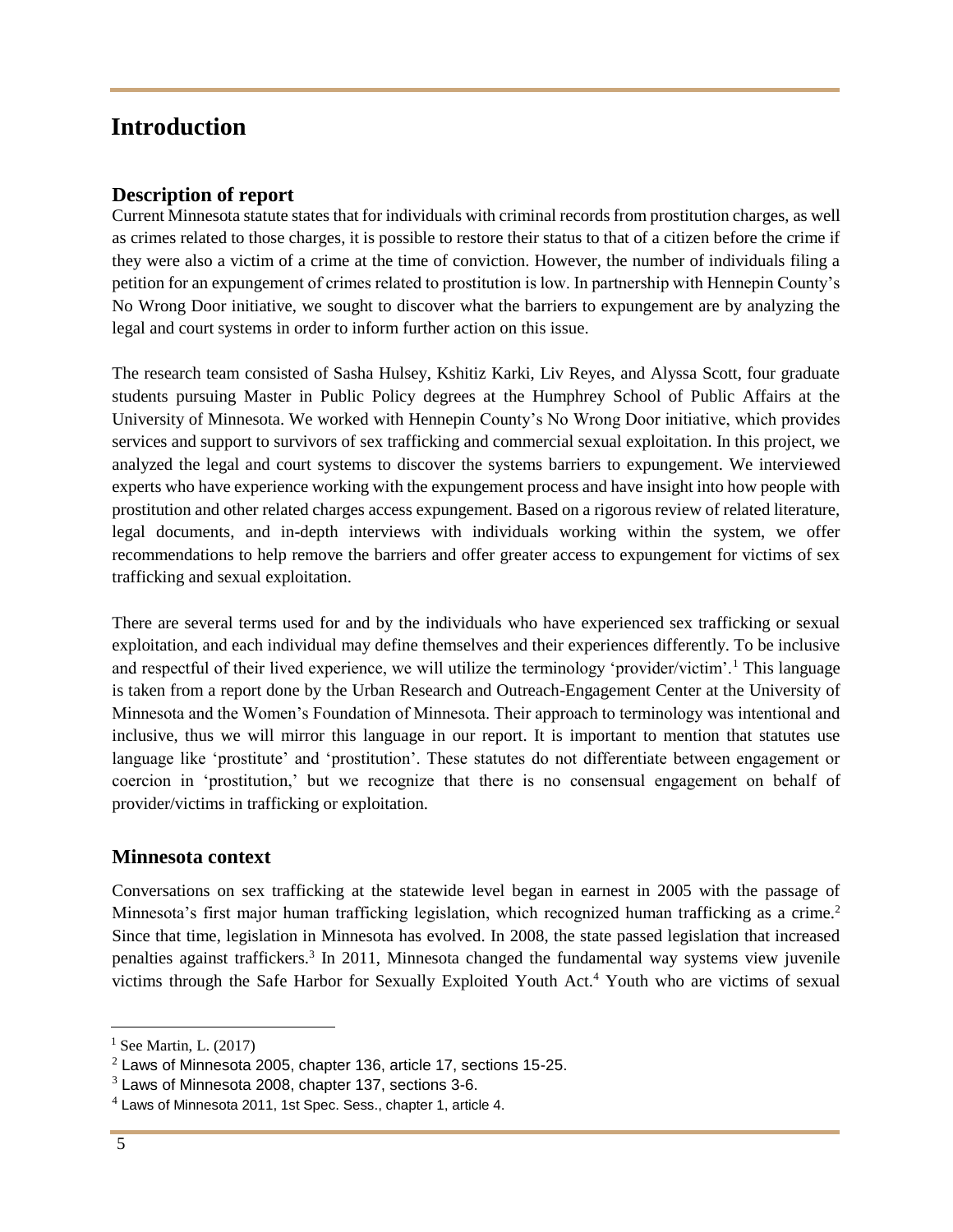exploitation are no longer recognized as criminals or delinquents. Outside of the decriminalization of exploited youth, this law also created the No Wrong Door initiative, a statewide system of regional navigators connecting exploited youth to services and support.

Since Safe Harbor for Youth came into effect in 2014, key stakeholders have begun to question if the Safe Harbor model could be applied to adults. A strategic planning process, mandated by the Minnesota Legislature, began in 2017 to investigate the extension of the Safe Harbor model to adult victims of sexual exploitation and sex trafficking.<sup>5</sup> Through a participatory community engagement process, the Safe Harbor for All report was released detailing recommendations such as the decriminalization of selling sex, funding more social services, and providing statewide training.

The current criminal legislation for prostitution in Minnesota is significant to understand for the remaining analysis. Minnesota Statute § 609.324, subdivisions 6 and 7 detail penalties for individuals in 'prostitution'.<sup>6</sup> Subdivision 6 is specifically about prostitution in public spaces, while subdivision 7 relates to general prostitution crimes. An individual can be convicted of either a misdemeanor or gross misdemeanor if they are caught engaging "in prostitution with an individual 18 years of age or older; or is hired, offers to be hired, or agrees to be hired by an individual 18 years of age or older to engage in sexual penetration or sexual contact." The use of 'prostitution' in legal contexts has been difficult for survivors of sex trafficking because they feel it does not adequately capture their experience, which is discussed in the Lived Experience Report.

Expungement comes into play when an individual wants to seal their criminal records, with the idea that expunged records will not show up on background checks for housing and employment. It is a process begun by an individual petitioning the court to seal certain records, and if expungement is granted will end with court-ordered sealing of records within different agencies.

#### **OVERVIEW OF EXPUNGEMENT**

- Wait the mandated amount of time since the conviction or last probation period ended
- Set a court date (at least 60 days from serving the petition)
- Fill out the necessary paperwork for the expungement petition (see Self-Help Center resources for assistance)
- Serve all necessary paperwork to appropriate agencies
- Pay a fee of \$297 per case to expunge when filing paperwork with the court administrator's office
- Consider filing an affidavit of financial status to waive or reduce filing fees
- Attend court hearing and plea case
- Within 90 days the deciding authority issues a decision
- Results will be sent to petitioner and agencies served
- 60-day window for agencies to appeal
- Once expungement is granted there is a six-month period before a case is fully sealed to ensure that there is no violation of probation

 $<sup>5</sup>$  Laws of Minnesota 2017, 1st Spec. Sess., chapter 6, article 10, section 145.</sup>

 $6$  Laws of Minnesota 2008, chapter 137, sections 7,8.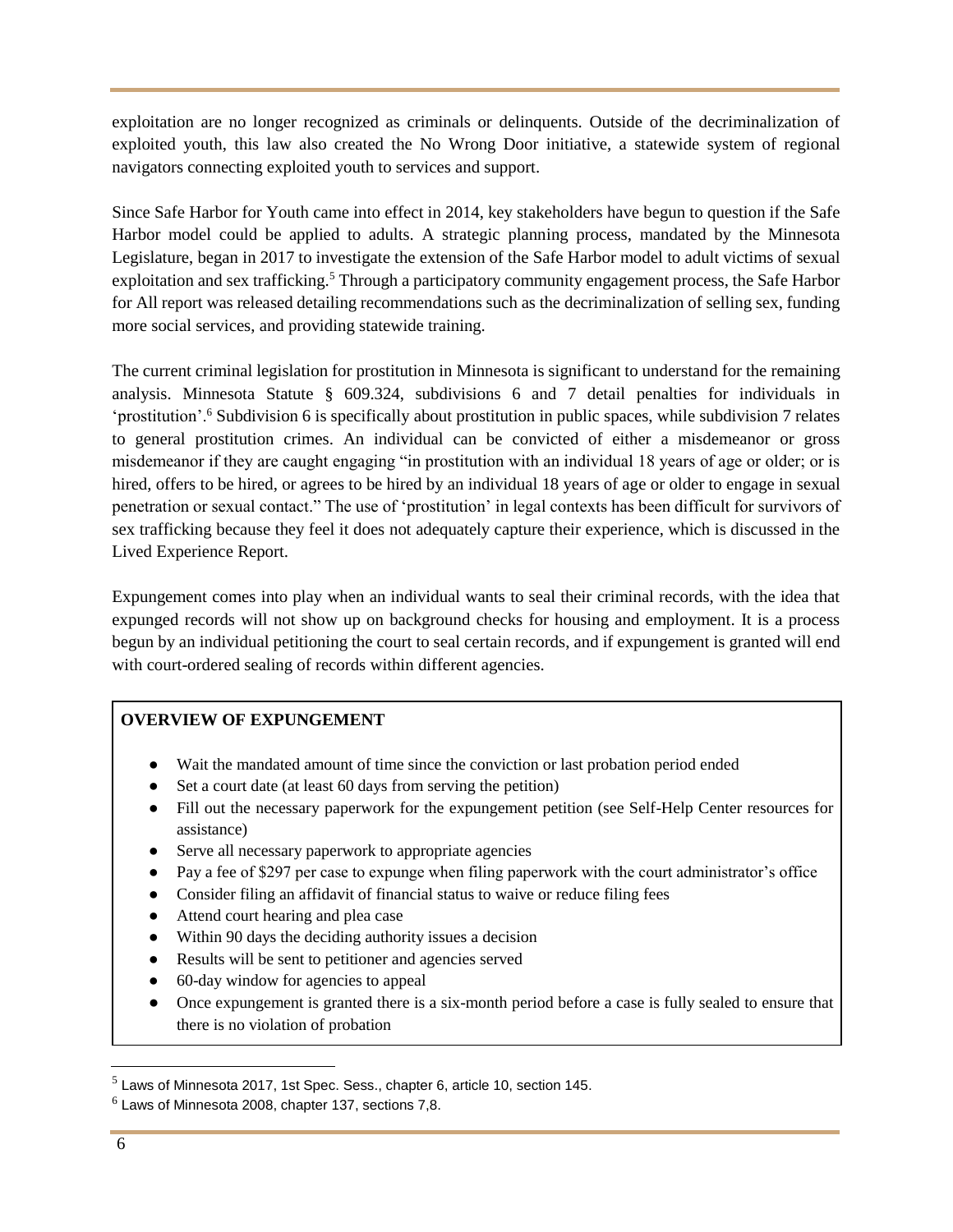It is important to briefly outline the steps to expungement. An individual must wait a certain amount of time after a conviction before starting the expungement process, two years for misdemeanor charges and four years for gross misdemeanor charges. All fees and fines for cases must also be paid. The petitioner then calls for a court date, which will be scheduled at least 60 days out because of the assumption that they will serve all necessary agencies in the meantime. The individual can complete the petition for expungement and serve the agencies that have their record(s).

Once the petition is filed, the petitioner pays a \$297 fee for each case they hope to expunge. *Informa pauperis* is an affidavit of their financial status that can be signed by a judge to waive or reduce the fee a petitioner must pay. The expungement court is scheduled in Hennepin County on Thursday mornings, where the petitioner will appear and argue their case in front of the deciding authority, which in Hennepin County is a referee (an attorney appointed by judges). The referee takes the case into advisement for up to 90 days and creates an order that a judge then signs. Once the expungement order comes in, the results are sent to the petitioner and all served agencies. The result can be an order granting expungement, an order granting partial/limited expungement, an order denying expungement, an order continuing case, or an order deferring expungement.

If the petitioner is granted any form of expungement, there is a 60-day window for agencies to appeal the expungement decision. Even once expungement is granted, and the appeal period ends, an individual has to wait six months before the case is fully closed in case any probation violations occur.

During this process, legally unrepresented individuals tend to receive support from Self-Help Centers. The Self-Help Centers are a service of the Minnesota Judicial Branch where individuals who represent themselves in Minnesota District Courts can access information and resources. There is a statewide phone line and walk-in centers in Hennepin County (4th district), Ramsey County (2nd district), and county courts within the 10th district. Following is a high-level overview of their process.

First, Self-Help will check an individual's case to ensure that it is closed. They also ensure that the individual has no outstanding fines to pay. Self-Help Center staff directs the individual to the Traffic Violation Bureau at Hennepin County Government Center to print their packet of forms to fill out for a petition to expunge. The number of cases the individual wants expunged determines the next steps of the Self-Help Center. If the individual has five or fewer cases they want to expunge, then the Self-Help Center can assist them on the same day. If the individual has more than five cases they want to expunge, the Self-Help Center will schedule a follow-up appointment. This allows their staff time to draft all of the documents except essays and previous addresses, which the petitioner has to complete. At the follow-up appointment, Self-Help Center staff will go through the petition packet with the individual and discuss the next steps.

It is important to understand how courts make the ultimate decision whether or not to grant expungement. Minnesota Statute § 609A.03 details everything related to the petition to expunge criminal records.<sup>7</sup> Within this statue, subdivision 5(c) outlines 12 factors deciding authorities consider when determining whether or not the petitioner is granted an expungement.

 $^7$  Laws of Minnesota 2014, chapter 246, section 11.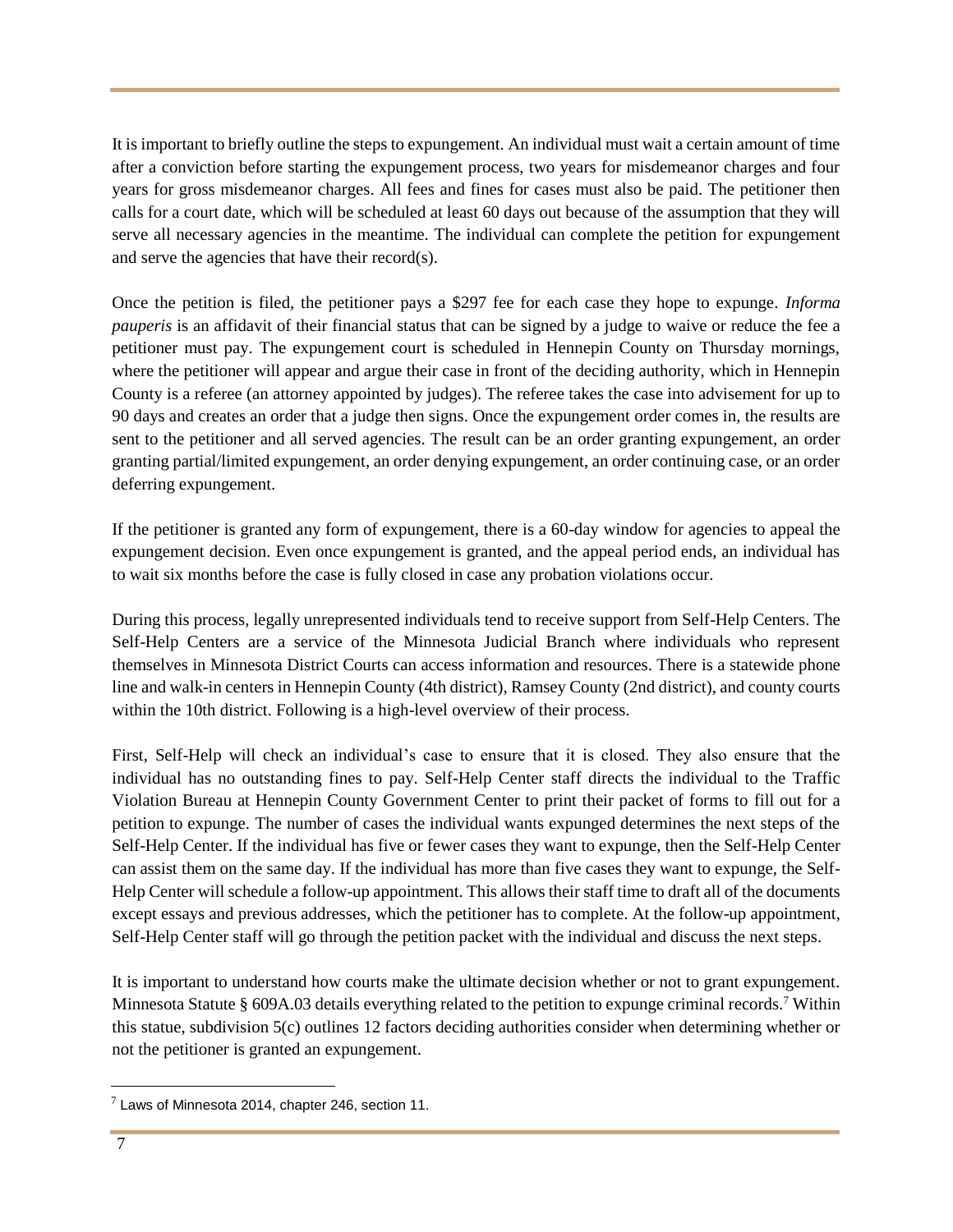#### **12 Factors Court Considers When Determining Expungement**

(1) The nature and severity of the underlying crime, the record of which would be sealed

(2) The risk, if any, the petitioner poses to individuals or society

(3) The length of time since the crime occurred

(4) The steps taken by the petitioner toward rehabilitation following the crime;

(5) Aggravating or mitigating factors relating to the underlying crime, including the petitioner's level of participation and context and circumstances of the underlying crime

(6) The reasons for the expungement, including the petitioner's attempts to obtain employment, housing, or other necessities

(7) The petitioner's criminal record

(8) The petitioner's record of employment and community involvement

(9) The recommendations of interested law enforcement, prosecutorial, and corrections officials

(10) The recommendations of victims or whether victims of the underlying crime were minors

(11) The amount, if any, of restitution outstanding, past efforts made by the petitioner toward payment, and the measures in place to help ensure completion of restitution payment after expungement of the record if granted

(12) Other factors deemed relevant by the court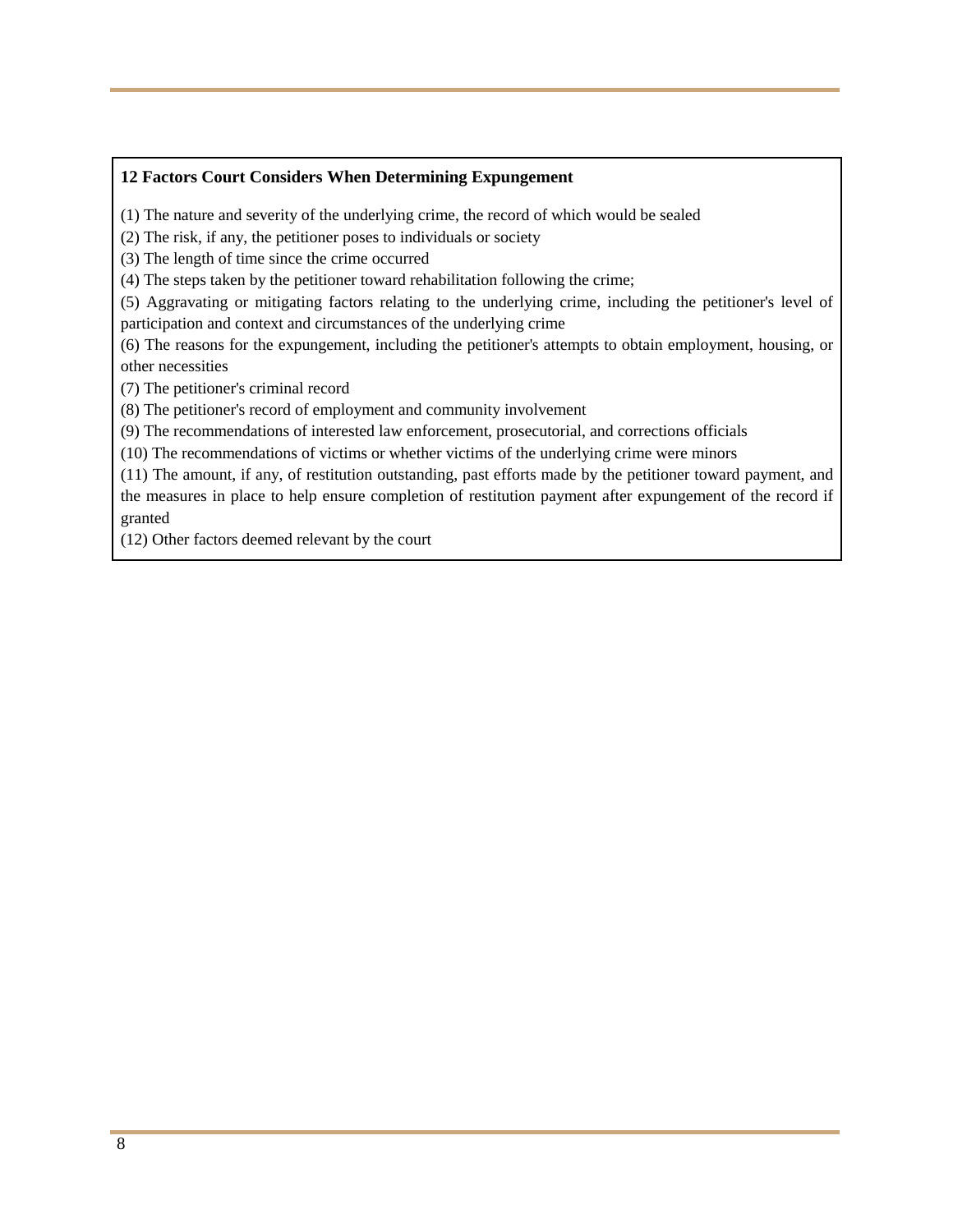# <span id="page-8-0"></span>**Section One: Methods**

Tasked with identifying barriers that people with prostitution-related convictions might face when navigating the expungement process, we first reviewed existing documents related to expungement in Minnesota and around the country. In addition, we conducted 17 interviews between March and May 2019 with professionals in the legal and court systems whose work relates to the expungement process. We used a purposeful sampling technique to gather information utilizing connections from a coalition started by Hennepin County's No Wrong Door initiative.<sup>8</sup> Interviews were conducted both in person and via phone with a standard procedure of describing the project and receiving consent to use the information interviewees provided. We had a standard set of questions about their role within the legal and/or court system and their knowledge of expungement, as well as additional questions specific to their individual role.

In order to maintain confidentiality, these 17 individuals were classified as part of three different groups: advocates, attorneys, and court officials. Some individuals overlap between the three groups, but they were placed in a group based on the aspects of the system and process they spoke about most frequently.

| Group                  | <b>Number of people</b><br>interviewed |
|------------------------|----------------------------------------|
| Advocates              | 5                                      |
| Attorneys              | 5                                      |
| <b>Court Officials</b> | 7                                      |

Participation in interviews was voluntary and participants were free to skip any question they preferred not to answer. The information shared by each individual was combined with the feedback from others for qualitative data analysis. From the data analysis, we found six resonant themes for systems barriers to expungement: personal factors, process, the criminal justice system, the statute, Self-Help Centers, and general awareness of expungement. These themes were then distilled even further into the findings presented, as well as recommendations offered.

 $8$ See Stringer, E. T. (2014)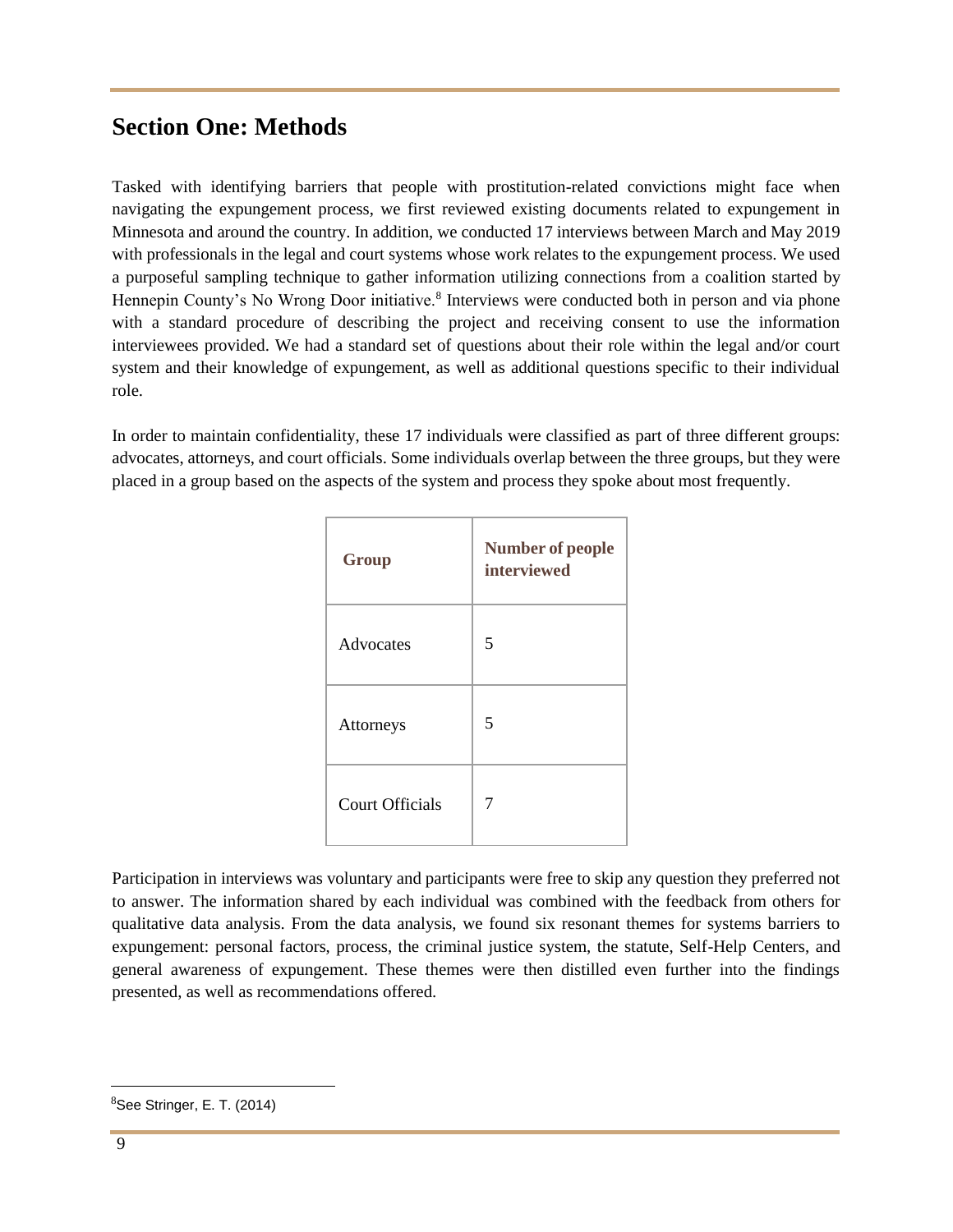#### <span id="page-9-0"></span>**Limitations**

As with any research, there are limitations to consider in terms of design and the interpretation of interview data. Data collection included a group of people primarily based within Hennepin County, so the information gathered from interviews and synthesized below is not entirely comprehensive of the barriers to seeking expungement from a statewide level. Our own perspectives as researchers, including the ideas and experiences we brought with us may also be a limitation. As public policy graduate students who selfselected into a course about research and policy with a focus on sex trafficking and sex work, we likely brought some bias to this project.

Additionally, the project timeline influenced who we were able to interview and how much information we could collect about the barriers individuals seeking expungement face. Due to a condensed timeline, we noticed a lack of intersectionality in our research approach. We did not intentionally engage advocates, attorneys, or court officials who primarily work with Black and Indigenous people of color; lesbian, gay, transgender, and questioning folks; or other marginalized communities who are disproportionately affected by the criminal justice system.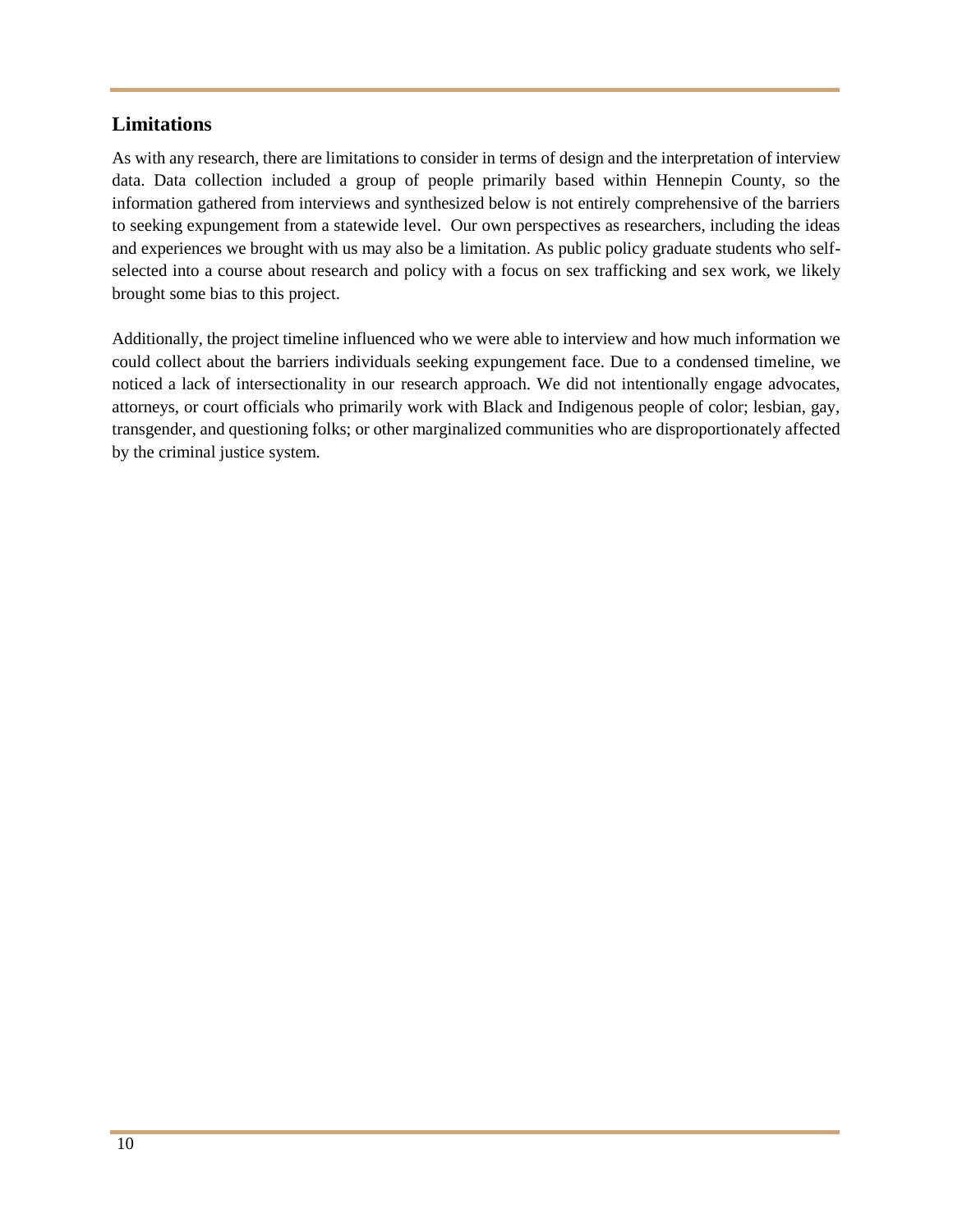# <span id="page-10-0"></span>**Section Two: Findings**

#### <span id="page-10-1"></span>**Interview Themes**

#### **Individuals who have the right to expunge are not made aware of this.**

We found that generally, individuals who are eligible to petition for criminal expungement are unaware of this right. Multiple attorneys and advocates argued that the lack of knowledge about expungement was in part due to the fact that expungement is a civil court matter, whereas their convictions occurred in criminal court. If an individual had an attorney represent them in their criminal proceedings, it is not standard practice for that attorney to explain the option of expungement to their client. This can also apply for individuals who have a public defender for their criminal cases because public defenders do not handle civil cases.

Advocates also shared stories about individuals who have been in and out of incarceration for 30-some years but do not know what expungement is, let alone that it is an option for them. Therefore, when they found obstacles to seeking employment or housing, they returned to the life even though it risked adding to their criminal record because this seemed to be their only option. Advocates and attorneys we spoke with shared their opinion that this might be a part of a larger issue – the criminal justice system is intentionally withholding this information to keep people in the system. This finding is elaborated upon further in the Lived Experiences Report.

## **Advocates, attorneys, and court officials perceive that individuals face stigma and intimidation throughout the expungement process.**

Experts we interviewed noted that individuals seeking an expungement for prostitution-related offenses often felt embarrassed, intimidated and re-traumatized by recounting their stories. We heard similar statements regarding mistrust of the police and criminal justice system overall due to a lack of feeling empowered. Although the majority of our findings have been based on the perspective of systems barriers, the experts we interviewed all understood stigma and emotional trauma as barriers for individuals seeking expungement. For a more detailed analysis of the perspective of provider/victims, see the Lived Experiences Report.

#### **Expungement requires an immense amount of resources from the petitioner.**

All interviewees said that navigating the process to file for expungement is long and complicated. The time it takes from start to finish, transportation concerns, and the challenge of finding a pro-bono or low-bono attorney to help with expungement cases were the most common factors we heard. The required forms are cumbersome and complicated, so much so that completing them without an attorney can seem impossible and even attorneys have filed them incorrectly. This can directly affect the outcome of an expungement petition because many people appear in court only to find out they did not file their petition correctly and have to start over. These challenges are mirrored in the Lived Experiences Report.

Traveling time and transportation concerns are also barriers. Cases need to be filed in the county where the crime took place and oftentimes a successful expungement petition requires the petitioner to appear in court,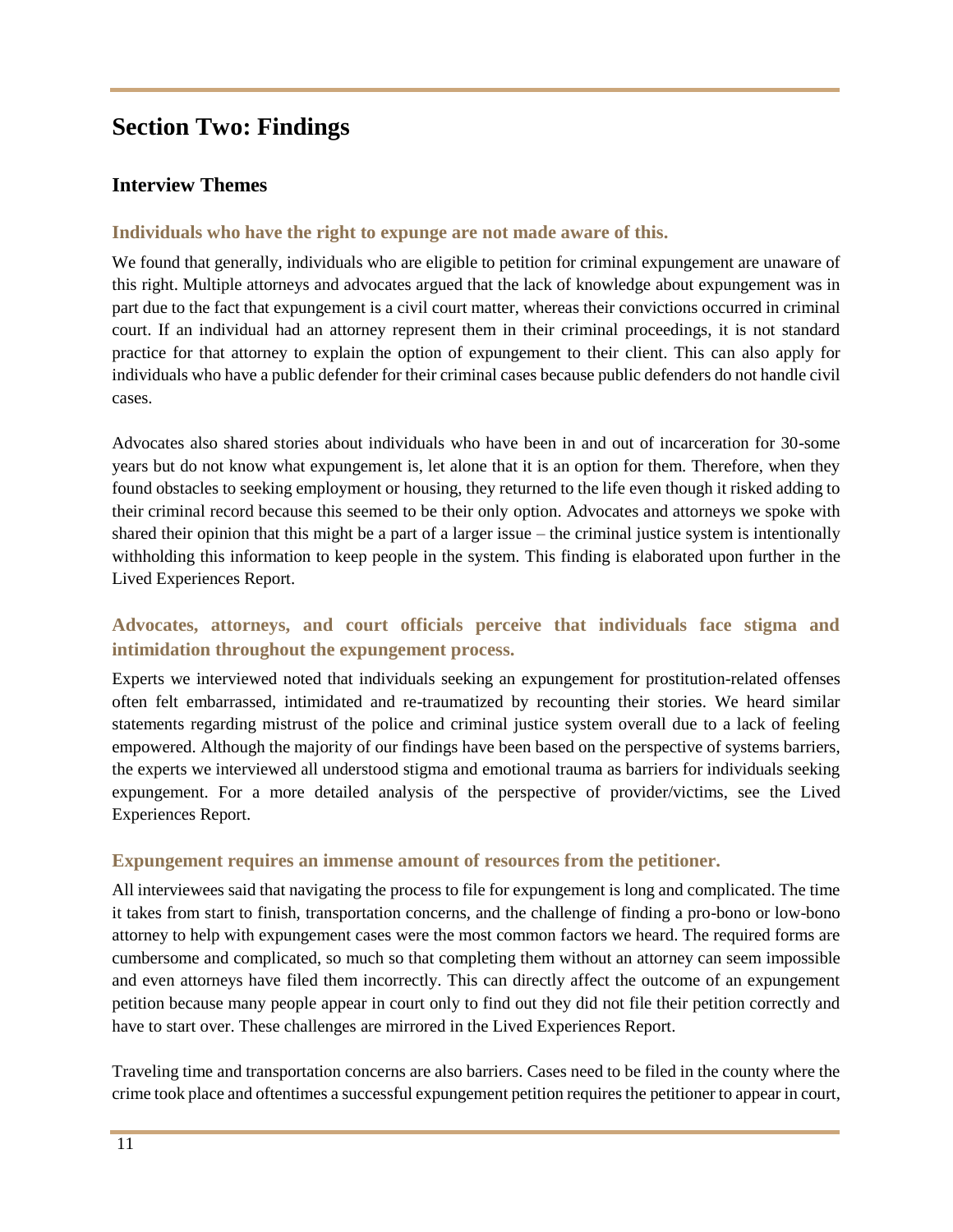which can be even more difficult for people who do not reside in the county where the crime occurred. The lack of access to qualified pro-bono or low-bono attorneys was addressed by attorneys, advocates, and court officials. Because of the complexity of filing one or more expungement petitions, the benefits for a petitioner to have a qualified attorney are great. Interviewees agreed that having an attorney present was important for a successful petition. Finally, the expungement fee of \$297 per case is a high cost, especially for individuals who may not be employed due to their criminal record.

#### **Self-Help Centers cannot provide legal advice.**

Attorneys, advocates, and court officials all mentioned that the Self-Help Centers were a valuable resource for individuals seeking expungement. One caveat is that Self-Help Centers must operate in a neutral way without providing counsel for individuals seeking expungement. This can be difficult for individuals without access to an attorney because several questions on the expungement petition form do not have clear information about what the deciding authority is looking for. Attorneys have an easier time advocating for the client, offering advice throughout the expungement process, and making their case as successful as possible. Attorneys can help individuals in a way that Self-Help is unable. This report includes a resource list of pro-bono and low-bono attorneys who are available to represent individuals convicted of prostitution and related charges in expungement hearings (see the Lived Experiences Report).

#### **The methods used to file an expungement petition are outdated and inaccessible to the people who could be helped most by expungement.**

In the digital age, much of the expungement process is outdated and requires even more resources from individuals seeking expungement. Attorneys and court officials said that serving notice to relevant agencies is the most complicated and resource-intensive part of the expungement petition process. Petitioners have to serve six to 10 standard agencies who are involved in criminal charges, make copies of their petition and materials, and mail it to each agency. The average amount of material to print and mail is 10 to 15 pages per case, and most individuals seeking expungement have more than one case they want to expunge.

Because mailing materials to agencies is required, finding the correct addresses for these agencies is imperative. Advocates, attorneys, and court officials all mentioned this can be unnecessarily hard, especially if individuals do not have access to a Walk-In Self-Help Center that will print address labels. This is all required for the expungement petition process despite the fact that each of the agencies accepts e-filing from the courts.

In addition, the way the county and other local governments keep official records makes seeking an expungement a challenge. There is no central search tool for an individual to find all of their records to begin the expungement process or double check that their records have been sealed appropriately when expungement is granted. The hardships experienced by provider/victims to file their petition is further discussed in the Lived Experiences Report.

# **There is no statewide agreed upon process for expungements and how to decide whether or not a petition is granted.**

Lack of statewide coordination on expungement interpretations and decisions is a barrier because Walk-In Self-Help Centers may not exist where an individual lives or received criminal charges. We heard from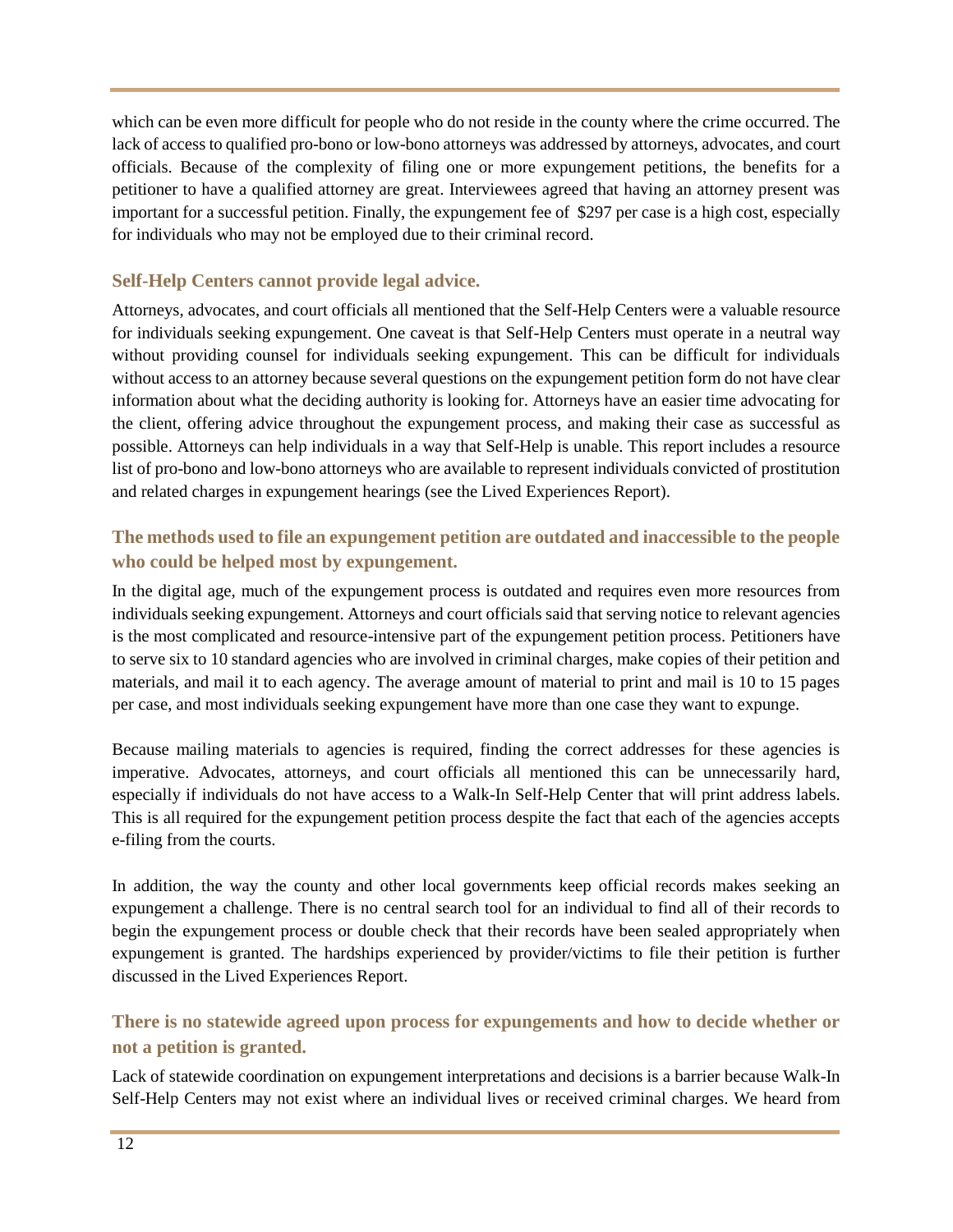<span id="page-12-0"></span>advocates and court officials that individual counties operate in isolation; some counties do not grant expungements at all. Similarly, some counties are more likely to understand why a provider/victim might have committed other crimes during that time of their life while others are not. We heard from multiple court officials within Hennepin County that they receive calls and requests from other counties around the state about how to handle various expungement-related cases and issues, but there is no official determination from the state about how to put the 609A.03 statute outlining expungement into practice.

#### **Judicial discretion and the amount of power one official within each county has in deciding whether to grant expungements can be problematic.**

All attorneys and advocates we interviewed discussed judicial discretion as a barrier to expungement. Each county has its own system to determine who hears expungement cases, but interviewees perceive a common thread between all counties in Minnesota being that there is generally one official deciding whether to grant expungements. Several experts we interviewed noted that because expungement is a particularly tricky area of law, there is a benefit to one official presiding over all expungement hearings for the county: to create consistency in rulings. However, all of the attorneys and advocates interviewed mentioned that this was also problematic because it gives the deciding authority in each county a great deal of judicial discretion. Their decisions often turn into the standards that must be met for a successful expungement. Additionally, both attorneys and advocates mentioned some of the 12 factors lend themselves to subjectivity in decisionmaking. Rehabilitation and citing specific hardships are two factors where deciding authorities tend to subjectively make decisions on whether to grant expungements.

## **Throughout and after the expungement process the Minnesota Department of Human Services (DHS) background check process is a barrier to individuals finding meaningful work.**

The way in which DHS accesses criminal records and determines whether individuals pass background checks for a variety of licenses exists outside of the court and legal systems. If DHS has run a background check prior to an individual successfully expunging their criminal record, that initial background check will hold for a significant amount of time. Advocates, attorneys, and court officials all shared that many people exiting the life want to work in healthcare and social service fields to support others. Many of these positions require licenses from DHS. Not much was known from the experts we interviewed about the internal processes at DHS and how these decisions are made. However, advocates, attorneys, and court officials all mentioned that DHS rejects and appeals a large amount of expungement cases.

## **Subdivision 6a was created with the intent to help individuals with a history of sexual or domestic violence receive an expungement, but there is a lack of agreement and understanding of how to interpret and utilize this part of the statute.**

Minnesota Statute § 609A.03, subdivision 6a was passed in 2015 as an extra provision for expungement for people involved in or harmed by issues such as sexual exploitation and domestic violence. Based on differing interpretations we heard from attorneys and court officials, the intention behind subdivision 6a has not been implemented. Additionally, attorneys shared a perception that invoking subdivision 6a might also harm an individual's petition for expungement if the deciding authority viewed the individual as not taking responsibility for the crimes they committed. Some of the professionals we interviewed were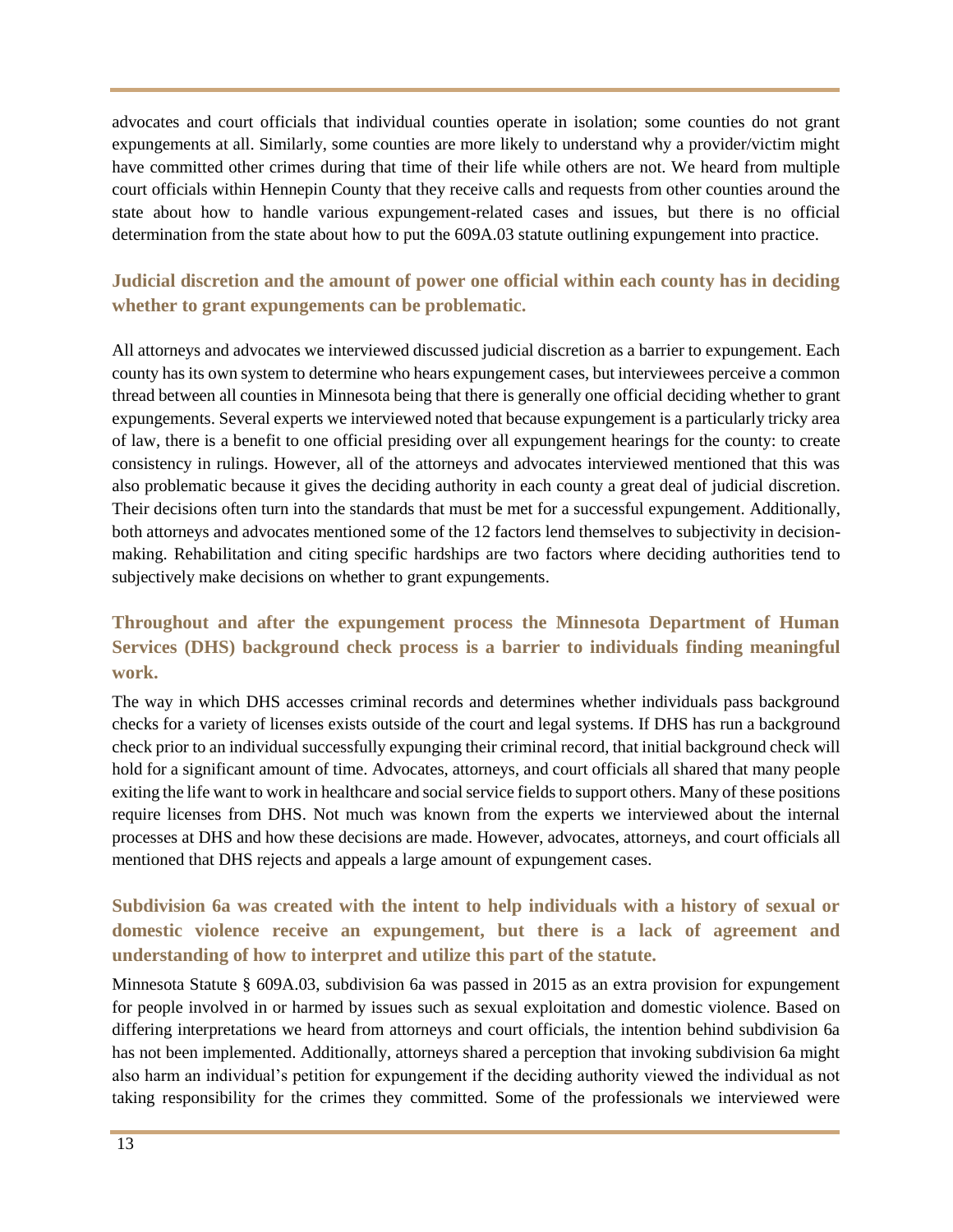unaware of subdivision 6a, and we heard from attorneys and court officials that it rarely comes up in expungement petitions or proceedings.

## **Expungement is an ineffective solution because it does not repair the harm done to individuals.**

Representatives from each of the three groups we interviewed said that expungement as a solution does not solve any of the collateral consequences individuals with a criminal record face. It is therefore an ineffective solution, especially as there is no way to fully seal any record because the information will still exist on the internet, including mug shots and any local newspaper coverage (see further discussion in Lived Experiences Report). Even with an expungement of official records, there is little to no chance of removing all of this information from being found. If there is no major shift in societal perception of individuals with criminal records, these individuals will continue to be harmed by an arrest record alone. Another reason expungement is an ineffective solution is that there is no agreed upon legal interpretation of how to answer the question, 'Have you ever been convicted of a crime' when an individual has successfully expunged criminal records.

Attorneys and advocates also shared concerns with the time individuals are required to wait based on the level of their charges and the time it takes for the court to fully process an expungement. Many individuals initiate a petition to expunge their criminal record because of a rejection for employment or housing due to failing to pass a background check. Before filing an expungement petition, an individual must wait for twofour years after their probation is complete. Any additional convictions that occur before the probation period is complete will reset an individual's wait time to file an expungement. Once an individual files their petition for expungement it takes a minimum of six months for their petition to be processed, a hearing scheduled, a decision made, and their records sealed if they are successful. If an individual is seeking expungement because of a denial of employment or housing, having to wait for this length of time can be a deterrent.

## <span id="page-13-0"></span>**Literature and Document Review Highlights**

As previously stated, Minnesota Statute § 609.324, subdivisions 6 and 7 detail the penalties for individuals engaging in prostitution. Subdivision 6 is specifically about prostitution in public spaces, which results in a gross misdemeanor, while subdivision 7 is for general prostitution crimes not in public spaces, which result in a misdemeanor. The use of the term 'prostitution' in these statutes can be problematic due to stigma and the fact that it does not adequately capture the experience of provider/victims.

Within Minnesota Statute § 609A.03, which outlines criminal expungement, subdivision 6a was created to address individuals who are victims of a crime at the same time they commit crimes.<sup>9</sup> This statute recognizes that crimes committed when an individual is a victim in another context should be able to be expunged, but is vague and difficult to interpret.

 $^{9}$  Laws of Minnesota 2014, chapter 246, section 11.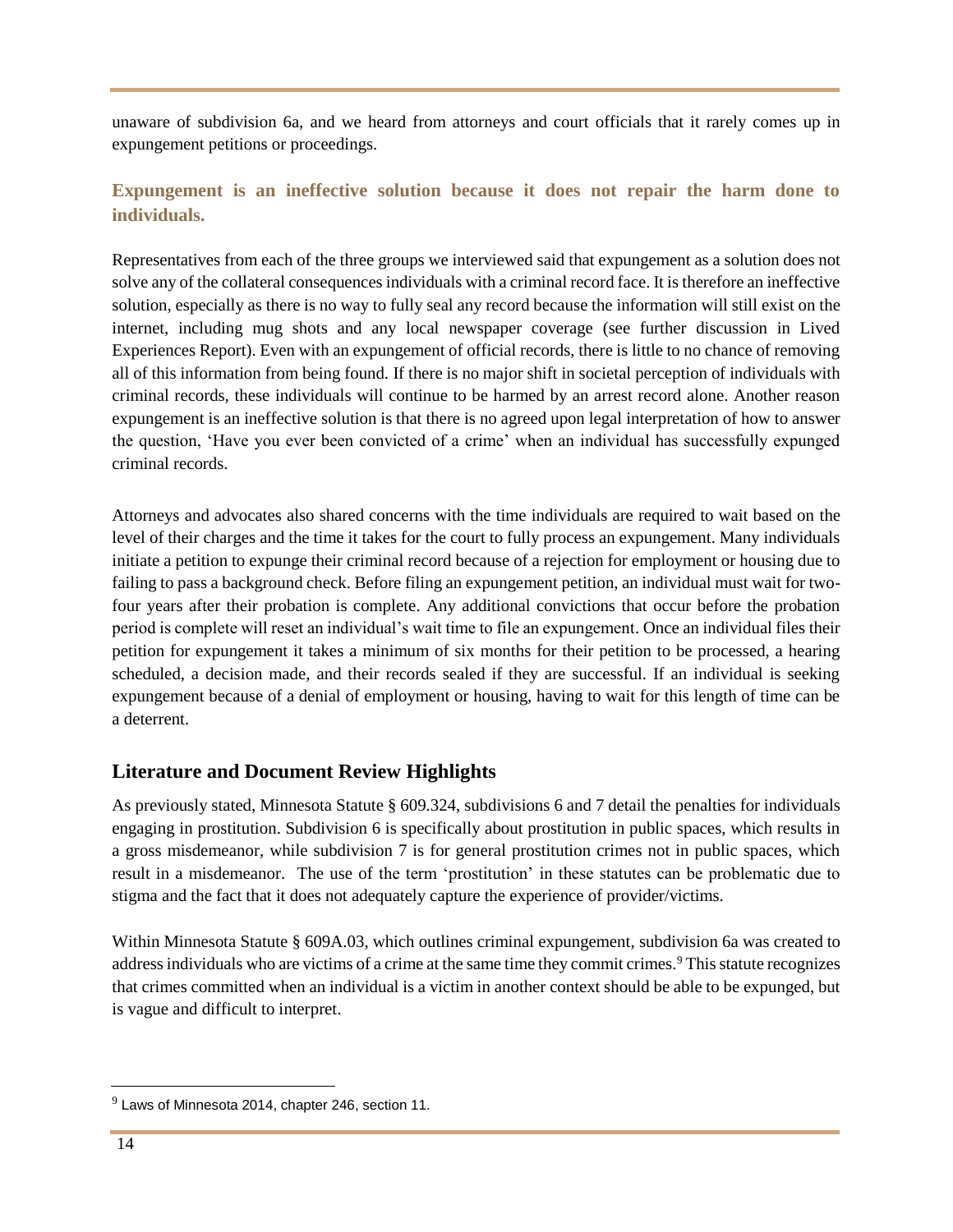For individuals seeking criminal record expungement, Self-Help Centers have provided resources to assist in navigating the filing process. Two of the resources on the website are: 'Step-by-Step Guide to Criminal Expungement Forms' created by Volunteer Lawyer Network and 'How to File for Criminal Expungement' a series of 16 videos detailing the filing process.<sup>10</sup> Both review the same process through different formats. Both formats include tips for filling out the necessary forms, yet both also recommend utilizing legal representation for further help. As these tools are meant to replace representation, this demonstrates how complex the expungement process is. As previously mentioned, walk-in Self-Help Centers only exist in a few districts, making it extremely difficult to receive assistance if an individual commited a crime in a different district or does not have reliable transportation to get to the Self-Help Center.

Multiple reports, including Safe Harbor for All and State Report Cards: Grading Criminal Record Relief Laws for Survivors of Human Trafficking, outline vacatur laws for victims of sex trafficking.<sup>11</sup> A vacatur law restores an individual to their status before obtaining a criminal record. These reports discuss how vacatur laws validate the experiences of provider/victims and remove the barriers that criminal records create, such as difficulty obtaining housing, employment, education, and more. Vacatur laws differ from expungement in that a vacatur alters the merits of the underlying record, akin to exoneration of the crime. More information on these reports is included in Appendix A.

## <span id="page-14-0"></span>**Findings Conclusion**

There are common themes that emerged from the document and literature review and interviews with advocates, attorneys, and court officials. The interviewees were forthcoming with their opinions, perspectives and experiences, and we found many opportunities for considerations for Hennepin County and the state of Minnesota. Based on all of the findings, further discussion and recommendations are outlined below.

 $10$  Self-Help Centers (n.d.) http://www.mncourts.gov/Help-Topics/Criminal-Expungement.aspx

<sup>11</sup> *See for example* Marsh (2019); Martin (2018); Polaris (2015); National Council of Jewish Women (2016)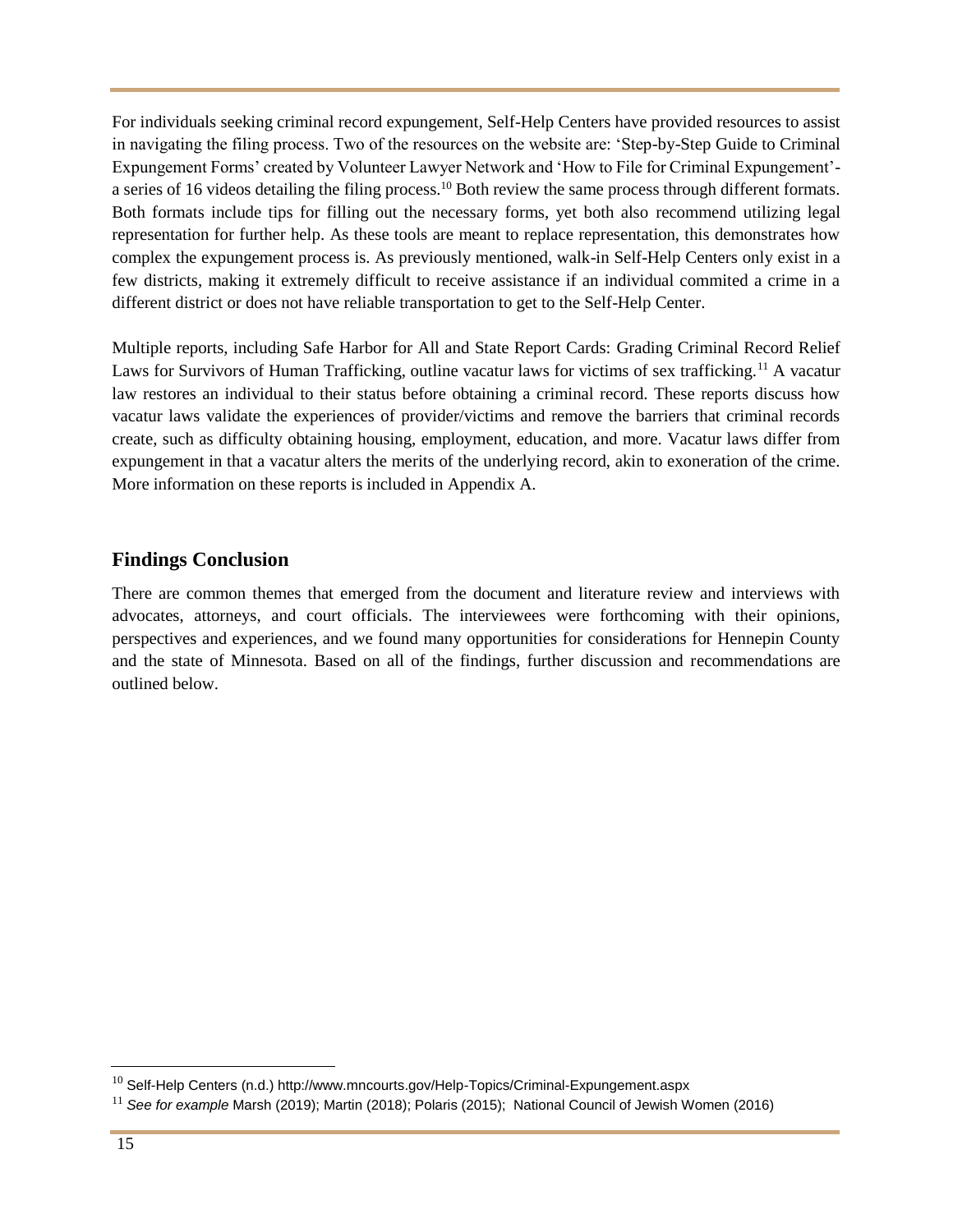# <span id="page-15-0"></span>**Section Three: Discussion**

#### <span id="page-15-1"></span>**Vacatur Law**

We frequently encountered the idea of a vacatur law as a possible alternative to expungement. A vacatur law, unlike expungement, would render previous convictions nullified. This process would remove the barriers that accompany a criminal record, such as issues accessing housing, employment, education, and maintaining or obtaining child custody. One interview with an advocate also revealed the merit of vacatur laws based on their work in another state and seeing some of the women they worked with able to live their lives free of criminal records. However, in conversations with advocates and attorneys, some concerns about how a vacatur law may impact various marginalized groups, such as undocumented immigrants, were mentioned. If Minnesota pursues a vacatur law, it will be important to consider the implications from the perspectives of all groups affected.

#### <span id="page-15-2"></span>**Broad Criminal Justice System Reform**

The broader discussion of criminal justice reform and issues within the system itself was acknowledged by many of the people we interviewed. Although this report does not focus on recommendations that will address some of these larger issues, the discussion around who is or is not deserving of justice and concerns about post-conviction relief was brought up in interviews by experts. For example, advocates shared stories about additional complications native and indigenous people face with no clearly outlined authority between tribal, state, and federal government. Providing recommendations specifically to address issues such as these is outside the purview of this report, but we would be remiss not to acknowledge these systemic issues as consideration for context regarding the barriers that individuals face while interacting with the criminal justice system.

#### <span id="page-15-3"></span>**Automatic Expungements**

There was a great deal of information that experts we interviewed identified as barriers related to the criminal justice system. Some were focused on broader systemic concerns about the criminal justice system in the United States, and others discussed individual petitioners and their interactions with the system. Advocates, attorneys, and court officials all mentioned the fact that juvenile offenses are not automatically expunged even though many people, including systems professionals, assume they are. The majority of these experts believe this should change. We also heard from court officials that there is significant administrative burden on counties, cities, and other agencies to comply with the expungement process and resulting court orders. When agencies are served expungement petitions, they must consider documentation included in the petition as well as the 12 factors from the statute and provide a response to the court about whether they object. This administrative burden could be lessened if there were more options for convictions to be automatically expunged, such as in the case of juveniles or when someone committed a crime during a time of victimization.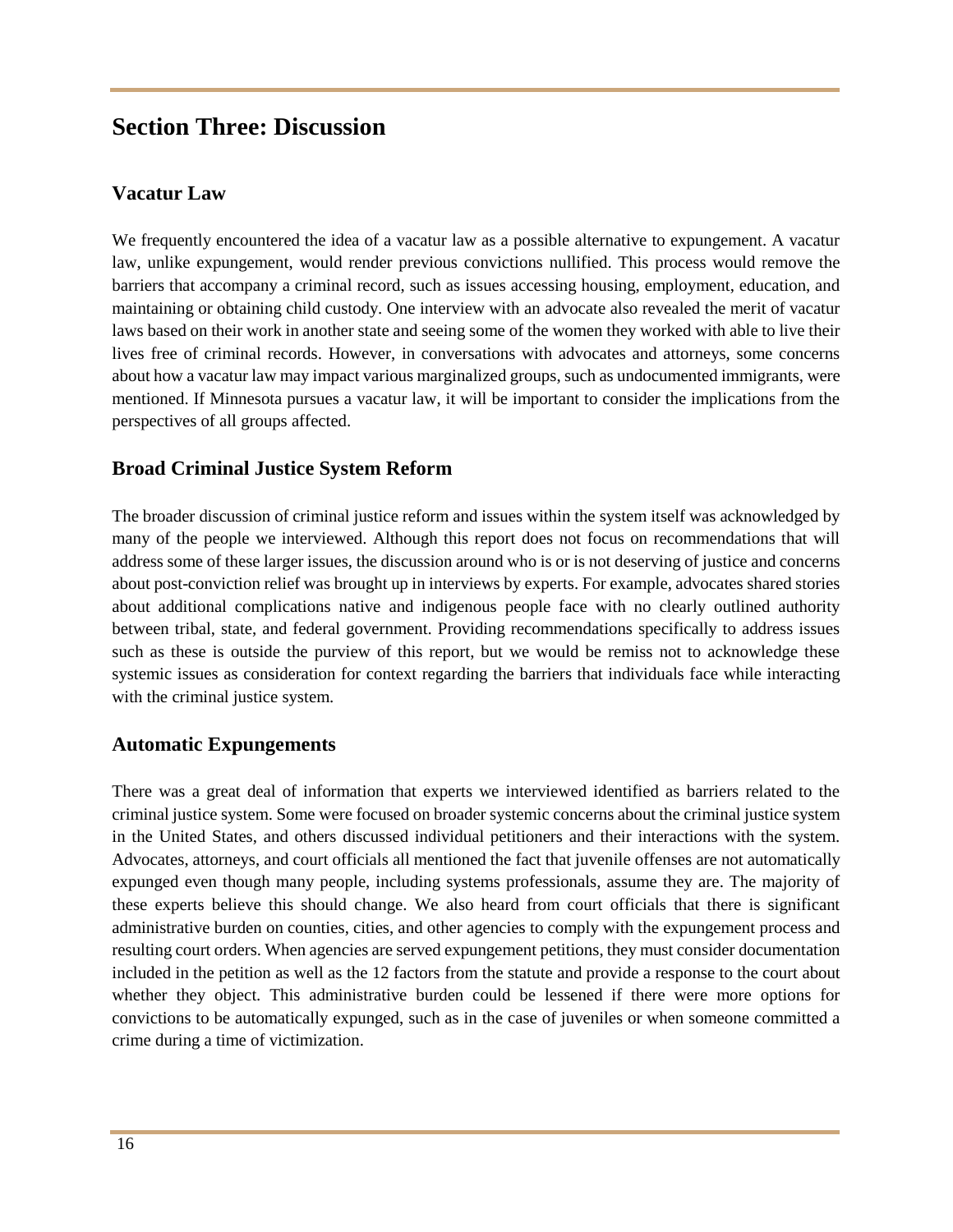# <span id="page-16-0"></span>**Section Four: Opportunities for Consideration**

Based on document review and themes that emerged from interviews with advocates, attorneys, and court officials we have determined some opportunities for consideration to remove barriers that individuals with prostitution-related convictions may face when seeking expungement. The first few recommendations were informed by the findings of both groups.

## <span id="page-16-1"></span>**Joint Opportunities for Consideration**

Increase awareness-building activities so that provider/victims are **aware of their right to seek expungement.** There should be multiple mechanisms for this without relying on systems professionals alone to inform individuals because we have heard this does not always happen. Information provided should also be tested for understanding and comprehension of individuals at a variety of reading levels.

There are **many legal professionals who want to help provider/victims, but they need more education about how to work with this population.** Emphasis should be placed on being trauma-informed and listening to those with lived experience about what they need and how to best support them. It is also advised to get buy-in from organizations that work with survivors and provider/victims to utilize their expertise when designing or planning support services.

**Increase training on being trauma-informed for court officials** to increase their capacity to understand and support the situation provider/victims are in.

**Offer electronic filing options for elements of the expungement process.** Provide a way to fill out the necessary forms online and allow for electronic service of the petition to agencies. These agencies accept e-service from the courts and also e-file documents themselves, therefore it would benefit both individuals and agencies to develop a system to electronically file petitions for expungement.

Introduce legislation that would **allow for automatic expungement in some cases** to alleviate administrative burden for agencies and resource burden for individuals seeking expungement. One of these cases identified by attorneys and court officials should be for juvenile convictions.

## <span id="page-16-2"></span>**Systems Barriers Opportunities to Consider**

**Implement Walk-In Self-Help Centers across the state** that can provide information for individuals who are seeking expungement.

**Determine a statewide accepted interpretation of Minnesota Statute § 609A.03 subdivision 6a** and communicate this to court officials, attorneys, and advocates whose work is affected by it. This subdivision was created with the intent of providing additional support to provider/victims but confusion about how it should be interpreted and utilized is preventing that from being the case.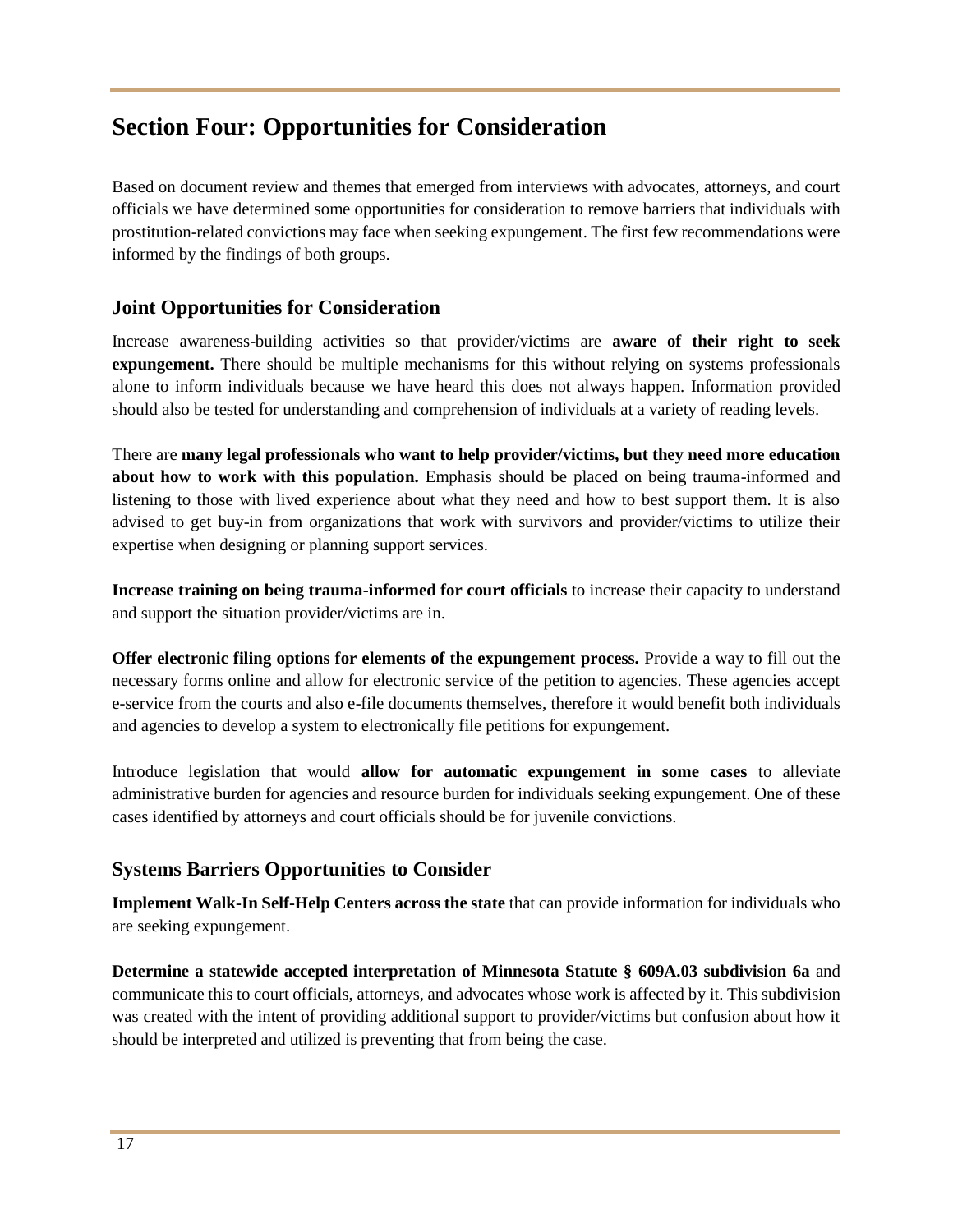In any policy or measure created with the provider/victim population in mind, **consider harm reduction.**  Because individuals often seek expungement after being denied employment or housing, considering how to connect them back to supports and services once they have received an expungement is of the utmost importance.

**Consider a vacatur law,** which would guarantee criminal record relief of prostitution convictions. When considering this, work with other groups who are organizing around the idea of vacaturs and post-conviction relief because this law could affect other marginalized groups, such as immigrants who are applying for visas.

# <span id="page-17-0"></span>**Report Conclusion**

Living with a criminal record creates barriers to housing, employment, education, and much more. Survivors of sex trafficking and sexual exploitation deserve to live safe and healthy lives. This fact is what brought our group together. Working with Hennepin County's No Wrong Door initiative, we sought to discover systems barriers that exist for individuals seeking expungement for prostitution and related charges.

These findings have large implications for Hennepin County and survivors of sex trafficking and sexual exploitation. The opportunities for consideration, especially those shared by the group investigating the lived experience perspective, offer Hennepin County immediate actions toward removing barriers and increasing participation in the expungement process.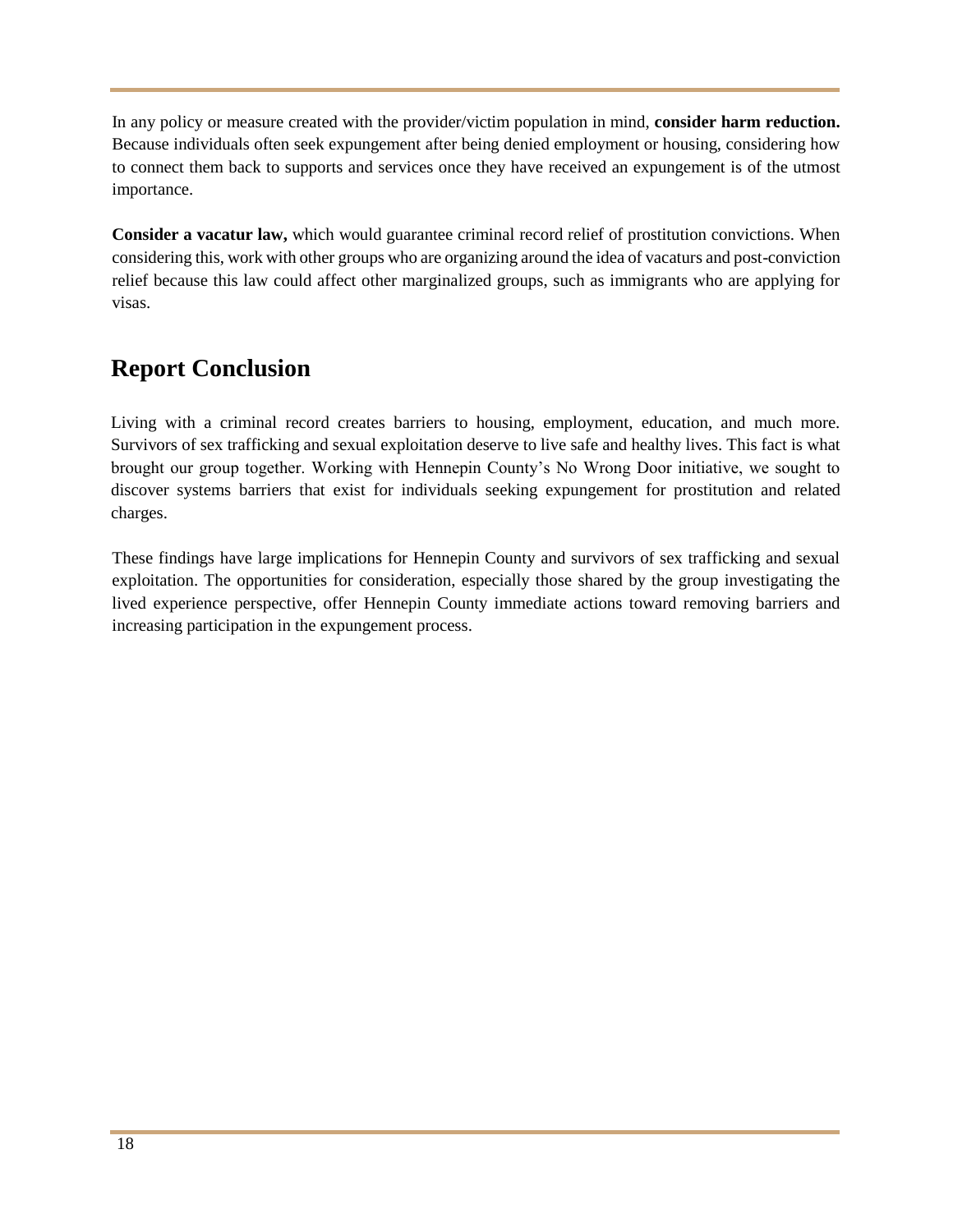# <span id="page-18-0"></span>**Appendices**

#### **Appendix A: Literature Review**

The purpose of this literature review is to investigate recent research and state responses to provider/victims seeking expungement. The sources of the literature review include the Minnesota Legislature, the Minnesota Judicial Branch, and reports by Polaris and the University of Minnesota Urban Research and Outreach-Engagement Center. This appendix summarizes the review organized by each document.

#### **A.1 Statutes**

**Minn. Stat. § 609.324, subdivisions 6 and 7.** These statues detail penalties for individuals engaging in what the state defines as prostitution. Subdivision 6 is specifically about prostitution in public spaces, while subdivision 7 is for general prostitution crimes. An individual can be found guilty of a gross misdemeanor or misdemeanor respectively if they are found engaging "in prostitution with an individual 18 years of age or older; or is hired, offers to be hired, or agrees to be hired by an individual 18 years of age or older to engage in sexual penetration or sexual contact." The use of the term prostitution is problematic due to stigma and the fact that it does not adequately capture the experience of provider/victims.

**Minn. Stat. § 609A.03, subdivision 6a.** This statute was created in 2015 for individuals who are victims of a crime. It states, "If the court finds...that the context and circumstances of the underlying crime indicate a nexus between the criminal record to be expunged and the person's status as a crime victim, then the effect of the court order to seal the record of the proceedings shall be to restore the person, in the contemplation of the law, to the status the person occupied before the arrest, indictment, or information." This statute recognizes that crimes committed as a victim are connected to the status as a victim. The statute's inherent vagueness makes it difficult to understand how best to utilize this statute, which means individuals seeking expungement are not able to receive the benefits this statute has to offer.

#### **A.2 Vacatur**

**Fact Sheet: Vacatur Laws.** In 2016 the National Council of Jewish Women (NCJW) identified areas of focus for state anti-trafficking advocacy, one of which was vacatur laws. A vacatur law restores an individual to their status before obtaining a criminal record. For victims of sex trafficking, a vacatur law shows them that the state recognizes they are not responsible for the criminal activity they were forced to engage in. NCJW is aware that having a criminal record creates barriers for individuals seeking employment, housing, education, and much more.

**Human Trafficking Issue Brief: Vacating Convictions.** Polaris and the Uniform Law Commission (ULC) have provided template legislation for a vacatur law. What is key here is the focus on creating a broad enough statute that vacates more than prostitution charges alone. Trafficked individuals are often coerced into other crimes while they are exploited, so a vacatur law must recognize those crimes were committed due to the exploitation experienced while being trafficked. This inclusive approach to vacatur laws was endorsed by the American Bar Association and is reflected in the ULC's Uniform Act on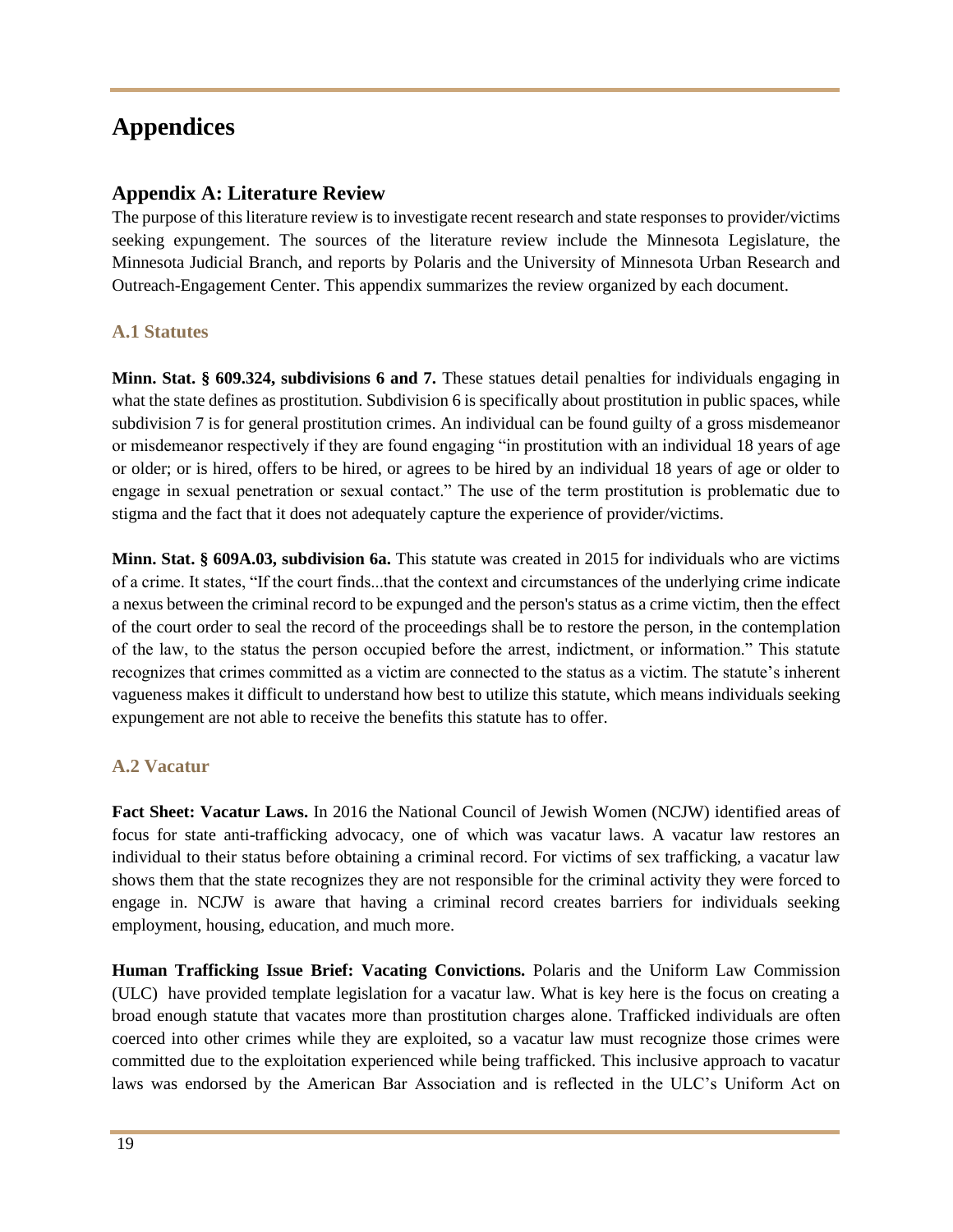Prevention of and Remedies for Human Trafficking (Uniform Act). The Polaris brief includes suggested statutory language for a vacatur law that was utilized in the Uniform Act. State lawmakers can create a vacatur law that will improve the lives of trafficked individuals with the help of this outline.

## **A.3 Self-Help Center Resources**

A Self-Help Center is a service within the Minnesota Judicial Branch, with locations in Hennepin County (4th district), Ramsey County (2nd district), and multiple county court locations within the 10th district. Individuals without an attorney who represent themselves in the Minnesota District Courts can access information and resources. For individuals seeking criminal record expungement, Self-Help has provided resources to help navigate the filing process.

**Step-by-Step Guide to Criminal Expungement Forms.** This form was created by the Volunteer Lawyers Network and is accessible through the Self-Help Centers website. It is exactly as it sounds: a step-by-step guide for individuals filing for an expungement of their criminal record(s). The guide starts with discussing how to gather records then outlines, in length, the process of filling out the "Notice of Hearing and Petition for Expungement," "Proposed Order," and "Affidavit (Proof) of Service" forms. The document ends in the necessary steps to take after the petition for expungement is filed, including preparing for the expungement hearing. What is largely successful in this document are the embedded tips. For practically every part of the expungement forms, there are detailed explanations for individuals to learn what needs to be included.

While Self-Help Centers, and thus these resources, exist for individuals without representation, the Stepby-Step Guide mentions that having representation could make the process clearer. It is not feasible for most individuals seeking expungement to hire a lawyer. When their sole avenue for help is also mentioning the need for a lawyer, individuals can feel stranded without legal representation.

There is a section where individuals can detail "mitigating or aggravating factors relating to the underlying crime." This is a prime opportunity for provider/victims to discuss their victimhood, thereby increasing the likelihood of their criminal record(s) getting expunged and potentially utilizing Minn. Stat. § 609A.03 subdivision 6a. Instead of an opportunity to discuss victimhood, the tips included in Self-Help Center guides for this particular question advise individuals to avoid making excuses and even leaving this section blank to avoid appearing as if you do not take responsibility of your actions. By not including a tip outlining that this section could be an opportunity to explain one's victimhood, provider/victims will likely not consider including this in their petition for expungement.

**Videos: How to File for Criminal Expungement.** In 16 parts, this video series gives a step-by-step guide to the complete criminal expungement process. It walks through the process of filling out each form correctly with necessary tips and instructions on serving the petition to necessary agencies. This visual presentation makes it much simpler for people to follow the guidelines as they can fill out the forms while watching the video. The video is quite helpful as it also provides sample answers to the questions that require detailed explanations of their victimhood and their need for seeking expungement. These answers are vital in successfully expunging records. Similar to the Step-by-Step Guide, these videos also talk about the need for legal advice in case of any confusion through the filing process. This is not an option for many individuals, which is why they resort to these tools in the first place.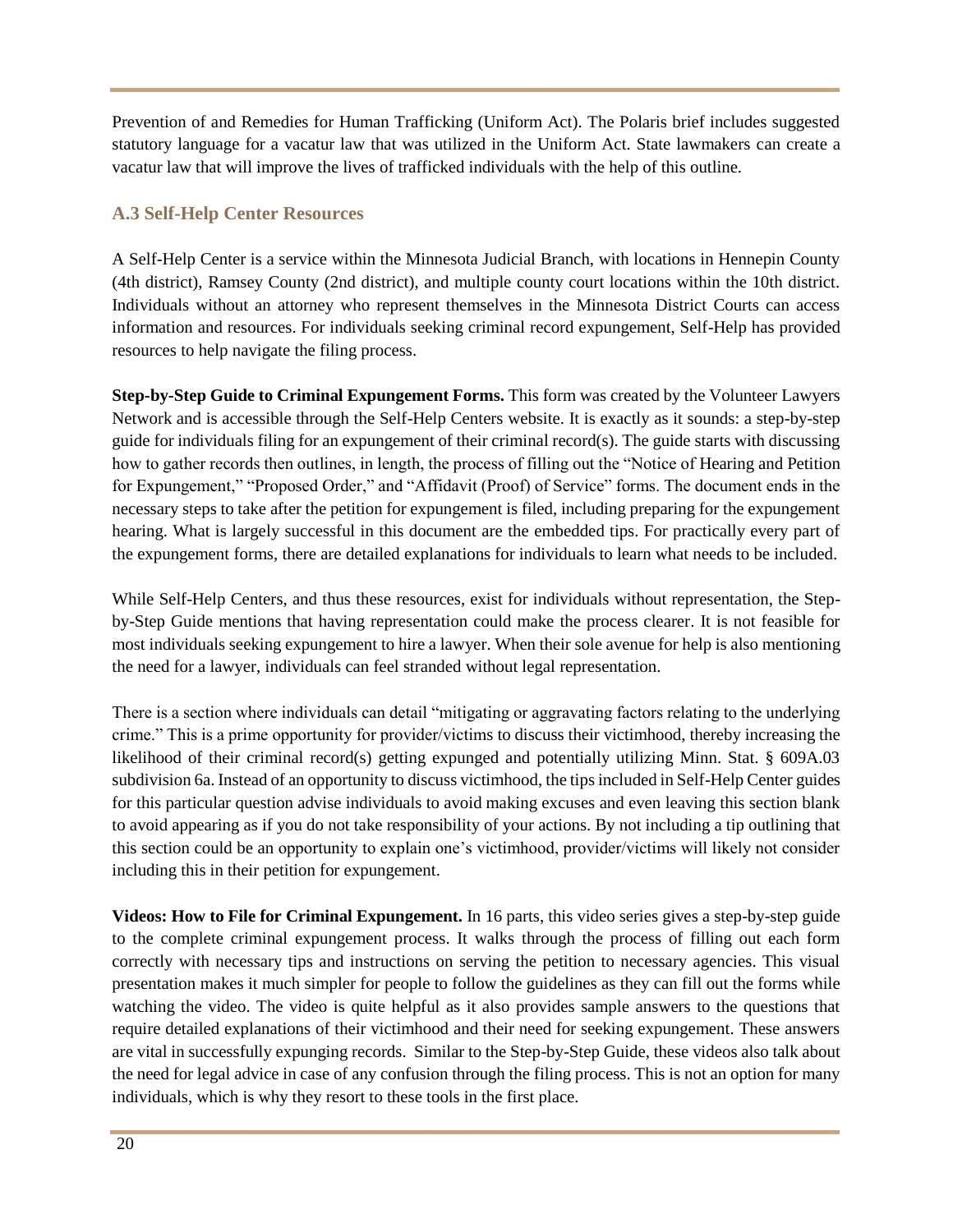## **A.4 State Report Cards: Grading Criminal Record Relief Laws for Survivors of Human Trafficking**

Polaris, in conjunction with the University of Baltimore School of Law and the Brooklyn Law School, analyzed state criminal record relief laws for survivors of human trafficking. Similar to the documentation above, this report discusses the harm that criminal records cause and the difference between the sealing of records, expungement, and vacatur laws (ordered here from least to most relief). This report then outlines how each state's criminal record relief law was graded with criteria including the range of relief, arrests and adjudication relief, offenses covered, judicial discretion, nexus to trafficking, time limits and wait times, hearing requirements, burden of proof, official documentation, confidentiality, and additional restrictive conditions on relief.

Some of the measurements are worth discussing further as they relate more broadly to other findings. Offenses covered is a measurement based on which statutes cover more than simply the prostitution charge(s) themselves. This might include drug offenses, theft, etc. The nexus to trafficking is an interesting measurement because some statutes for victims of trafficking require the crimes to have happened "under duress," while the best case is a statute recognizing that being a victim of trafficking is not a linear experience and often unstable. The official documentation is in reference to certification of trafficking from federal, state, or local authorities. This documentation can aid in criminal record relief as it can be used to explain the underlying offense as a result of the trafficking.

Minnesota did not receive a grade in this report because Minnesota does not have a specific criminal record relief statute for victims of trafficking. Twenty-eight states received F scores, 10 states received D scores, two states received C scores, and one state received a B score. The 10 remaining states could not be graded due to their lack of trafficking-specific criminal record relief statutes. The report recommends instituting comprehensive data collection processes, restoring federal funding for criminal record relief legal advocacy, implementing provisions for returns of fines/surcharges, designing trauma-informed regulations, and allocating state and local resources for outreach and awareness for survivors.

#### **A.5 Safe Harbor For All**

Minnesota passed the Safe Harbor For Exploited Youth in 2011 recognizing the harm of sex trafficking leading to commercial sexual exploitation of youth. The law has been successful in changing the way Minnesota views prostitution and responses to sexually exploited youth. The new victim-centered response approach has been able to meet the needs of these exploited youth. However, recognizing that the vulnerability to sex trafficking does not end at 18 or 24, Minnesota legislation sought recommendations and consequences on expanding this law to address adults who are a victim of sex trafficking.

The Safe Harbor For All report uses a participatory engagement process to gather information from across the state to inform the process, findings, and recommendations for the legislation. These findings are vital as they are informed by both lived experience and system perspectives. This report highlights how the right to health, safety, dignity, and justice is violated due to the criminalization of adults who are trafficked and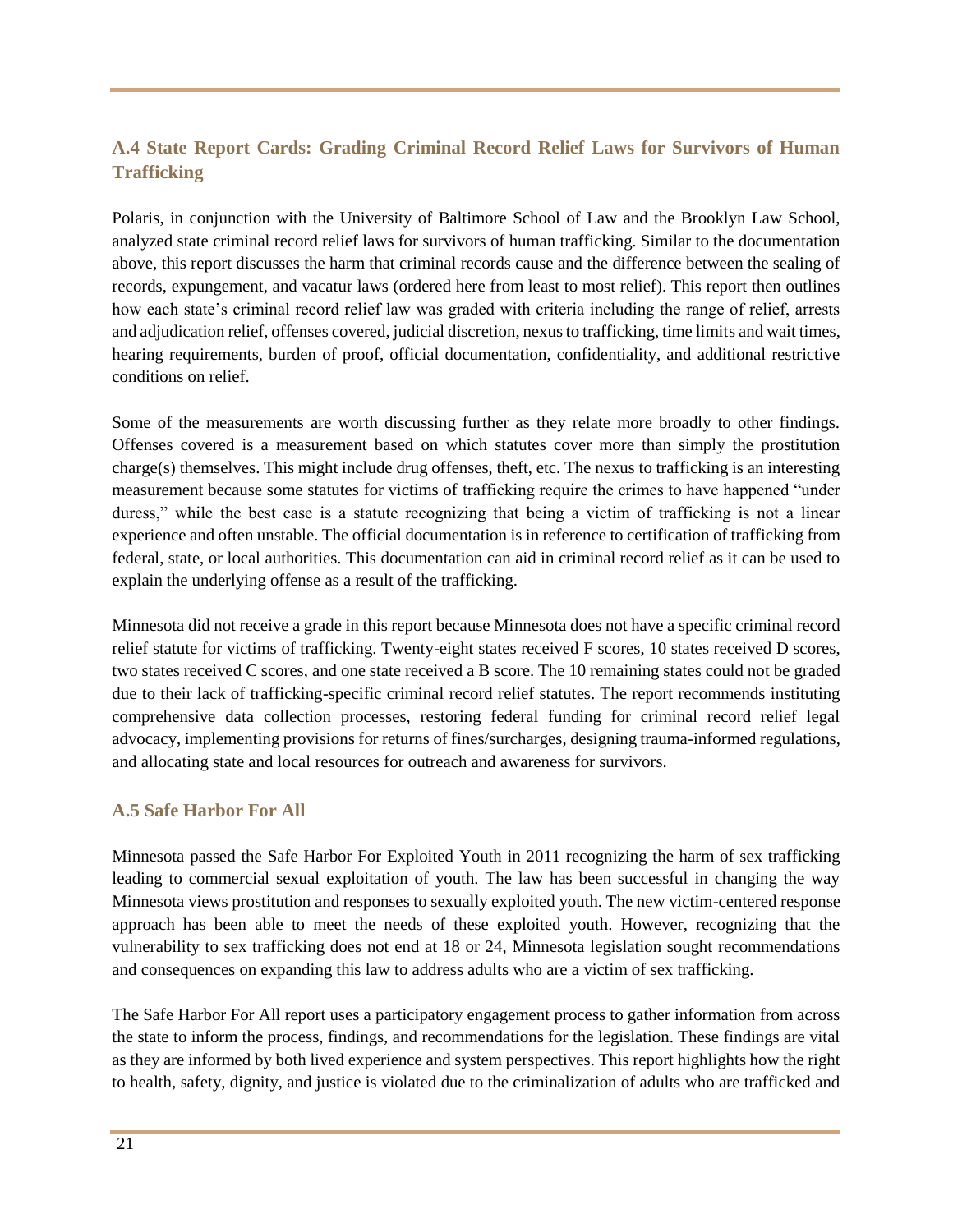exploited in Minnesota. The report draws a conclusion that full criminalization of transactional sex has been causing the greatest harm to the people in this industry. The decriminalization of selling sex with criminal accountability for buying sex can be the first step towards mitigating the harm experienced by the people in this industry.

The report also considers how prostitution charges can cause long-term effects on an individual's life postconviction. They have a very hard time finding a job, securing housing, getting access to public benefits, and retaining custody of their children once they have been convicted for prostitution. These hardships often result in individuals resorting back to the life of a provider/victim and can hardly recover. The report also highlights that Minnesota has the provision of expungement of criminal records (Minn. Stat. § 609A.03, subdivision 6a) to reduce the burden of criminal liability. However, the findings show that even when the law allows for expungement there has been a huge disconnect. There is very little awareness about the availability of expungement and the misinterpretation of these statues makes it more complex. Stakeholders in the report point out that the process of obtaining an expungement is complicated, difficult, and expensive which creates a huge barrier in utilizing this law. One of the major recommendations after post-conviction is automatic expungements and vacatur laws. The legal system, as well as some people with lived experience, agrees that these remedies can be highly effective in reducing the burden posed by conviction.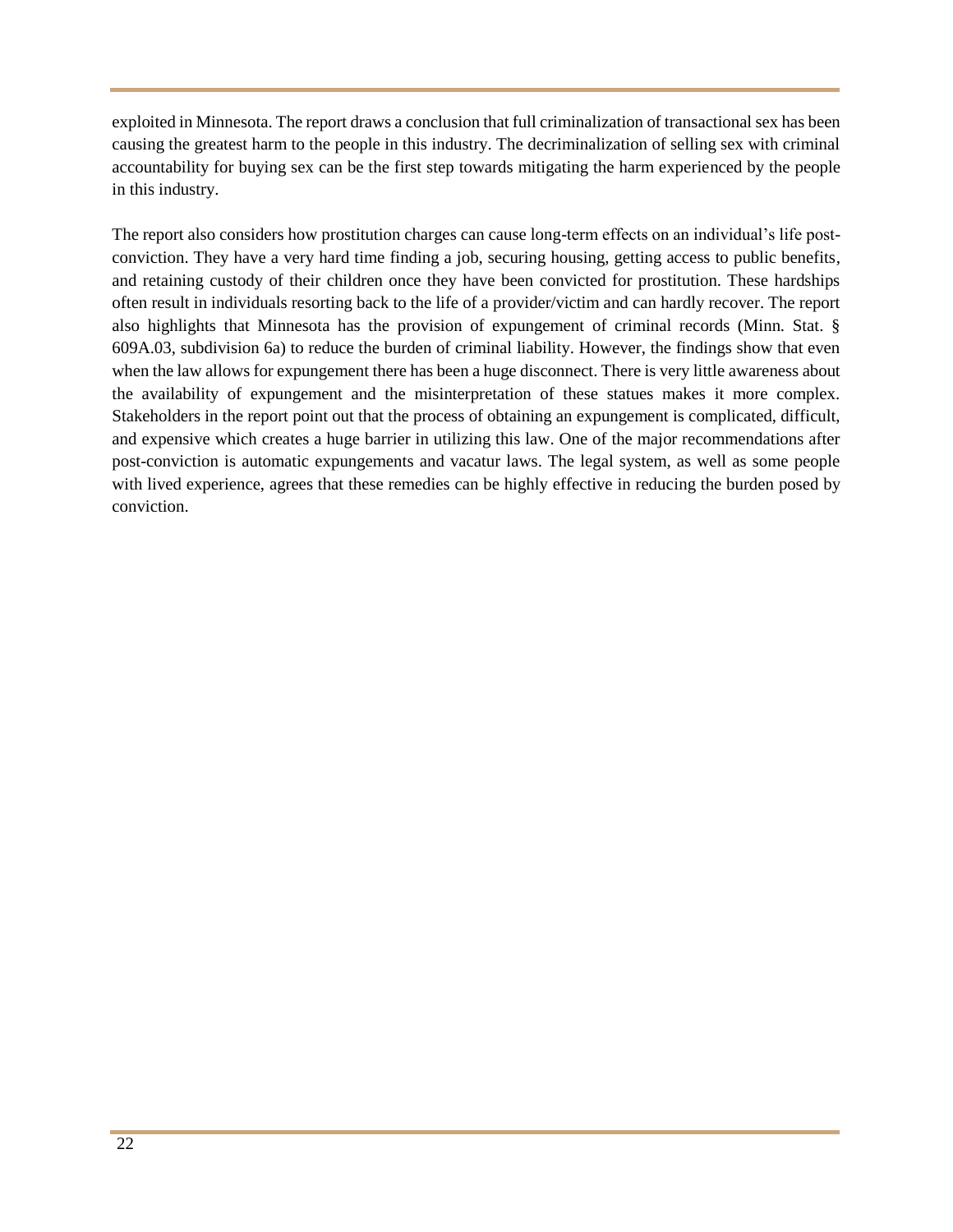## **Appendix B: Consent Form**

#### **Consent to Participate in Expungement Research Interview**

**Overview.** Current Minnesota Statute 609A.03 states that for people with prostitution charges, as well as crimes related to these charges, it is possible to restore status if they were also a victim of crime at the time of conviction. However, evidence suggests that the number of people going through the expungement process related to sex trafficking is low. We seek to discover what the barriers to expungement are by analyzing systems, including the court and public defenders.

In this conversation, we want to know more information about your experiences as an expert about how people with prostitution and other related charges access expungement. We will ask questions such as: How are decisions on expungements made? Is there a difference in expungement case success for those who selfrepresent versus those who have legal counsel? What legal resources are available for those who seek expungement? We are not asking for your personal information or your stories. We're talking with you as an expert with important knowledge and experience. We want to make sure the State of Minnesota understands the pros and cons and any potential problems that might happen based on new legislation.

**Confidentiality/Voluntary.** Your participation in this conversation is completely voluntary. You are free to skip any question that we ask you if you'd prefer not to answer.

The information that you share will be combined with the feedback from others and summarized in a report for Hennepin County, the Minnesota State Legislature, as well as the general public. We may want to use quotes or paraphrases of the information you provide. However, we will not identify you by name.

We are not mandated reporters, so we will not share any information that you tell us with any authorities unless you ask us to do so.

**Note taking.** Before we get started, we'd like to point out that we will be taking notes throughout the interview. These notes will not be shared with anyone outside of the research team. We will store them on password-protected computers and they will be destroyed after the project is over.

**Eligibility.** We are having these conversations with individuals currently 18 years of age or older. Is everyone here [are you] 18 years of age or older?

**Consent.** We just talked through all of the elements of this consent form. What additional questions do you have? Please check the boxes below if you want to participate.

❏**I consent to participate.**  ❏**I do not consent to participate.**

Print Name Date

\_\_\_\_\_\_\_\_\_\_\_\_\_\_\_\_\_\_\_\_\_\_

\_\_\_\_\_\_\_\_\_\_\_\_\_\_\_\_\_\_\_\_\_\_\_\_\_\_\_\_\_ \_\_\_\_\_\_\_\_\_\_\_\_\_\_\_\_\_\_\_\_\_\_\_\_\_\_\_\_

Signature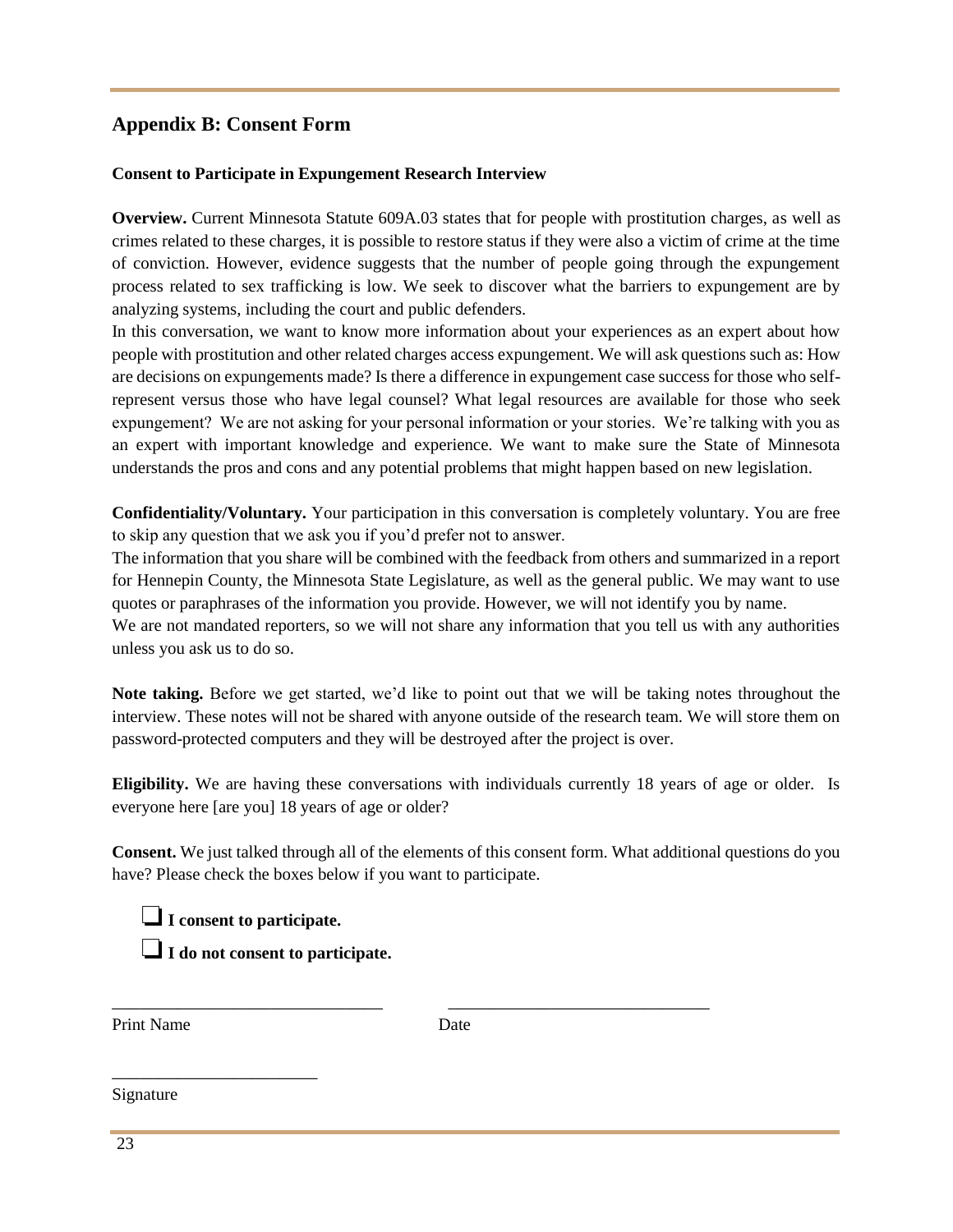# **Appendix C: Interview Protocol**

**Project:** Systems Barriers to Expungement for Prstitution Charges

#### **Interview Introduction**

We are conducting interviews for Hennepin County No Wrong Door initative to investigate the systems barriers that exist for individuals with prostitution charges as they seek expungement. We are public policy graduate students from the Humphrey School of Public Affairs enrolled in a course analyzing policy and research with individuals selling and/or trading sex. The class culminates in a project with our community partner. From documentation and literature review, and information gained from interviews with advocates, attorneys, and court officials, we are reporting our findings and offering opportunities for considerations. Hennepin County will be able to use the recommendations to remove barriers for accessing expungement.

We have a consent form detailing this information as well as how we plan on utilizing any information gained through this interview. Please read through it, ask any questions, and sign if you consent to us using the information you provide in our final report. Now we will ask you a set of general questions we are asking everyone we interview. We will end this interview with questions more tailored to your expertise and work within this system.

#### **General Questions**

- What is your role in the criminal justice system and how does it relate to expungement?
- Does your role/department have any experience working with people who have prostitution charges?
- Are there any barriers to seeking or achieving expungement that you notice in your interactions with this group?
- What other barriers might there be in the broader criminal justice system?

#### **Tailored Questions**

Here we asked specific questions depending on where the individual worked or in what capacity they dealt with expungement. Because of this fact, and the multiple varieties of questions, we will not be including examples.